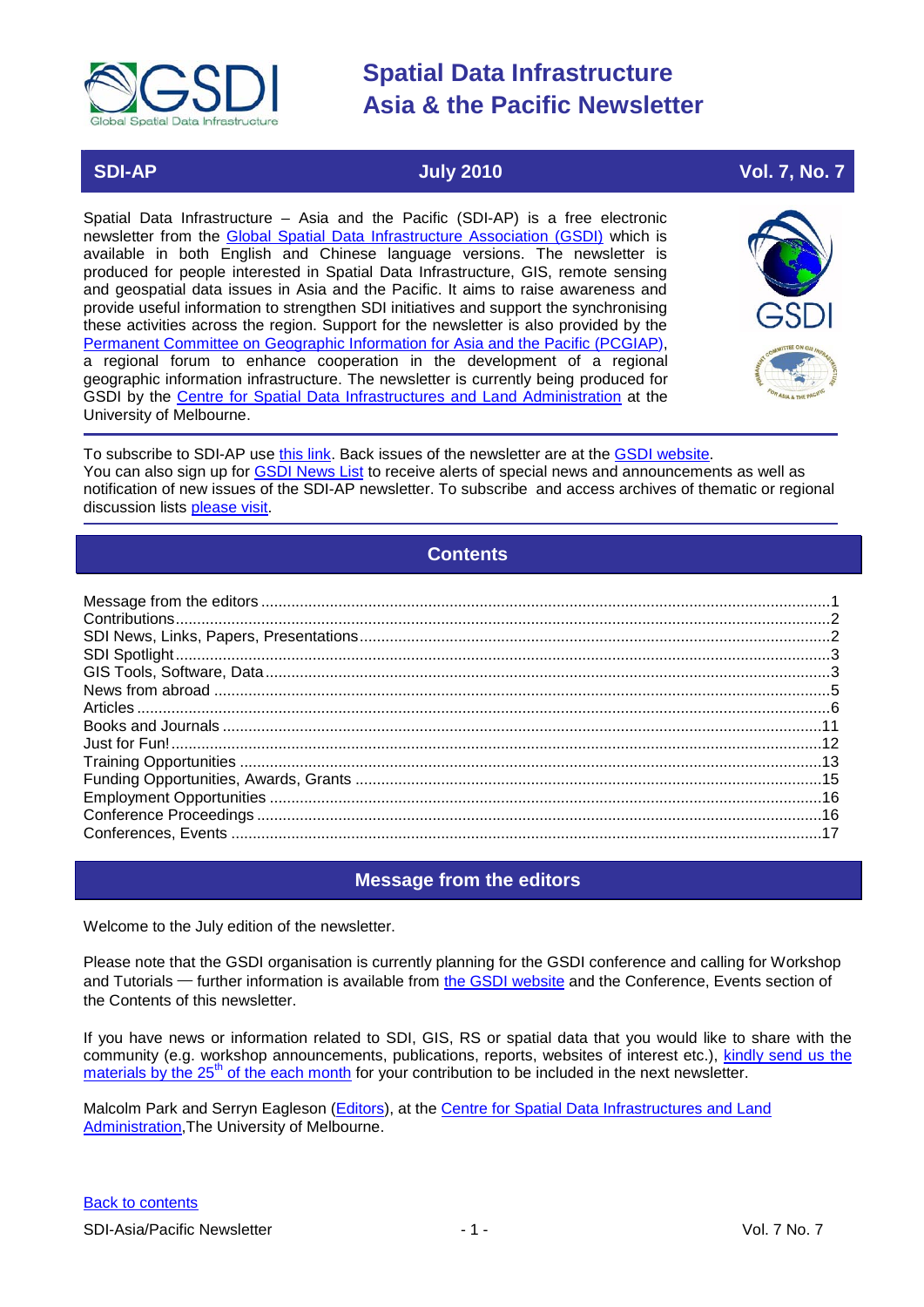

# **Contributions**

<span id="page-1-0"></span>Thank you to the following people and organisations for their contributions to this issue: Paul Box, Kate Lance, and Baek Wonkug for news feeds, Jeremy Shen and Jeremy Huang for the Chinese translation as well as Shivani Lal, GIS Development, Asia Surveying Mapping Magazine for directly contributing to the newsletter.

#### <span id="page-1-1"></span>[Back to contents](#page-0-0)

# **SDI News, Links, Papers, Presentations**

#### **[NGIS standards in Taiwan](http://standards.moi.gov.tw/giss/index.htm)**

Up to 2010, 16 framework data standards have been approved by the NGIS Standardization committee in Taiwan. The responsible organizations of these 16 types of data are required to reexamine their application procedure and modify the supply mechanism using the OpenGIS technology. As the number of geospatial web service steadily increases in the past two years, the metadata standard (TWSMP) is currently under revise to additionally include service metadata. The draft of this revise procedure is expected to be completed this year and will be sent to the NGIS Standardization committee for further evaluation. To encourage the local GIS software developers or vendors to develop software supporting the reading and expanding the applications of the published NGIS data standard, a compliance test procedure for GIS product is under development this year. Source: MOI, Taiwan

#### **Custodianship Program / Spatial Data**

Custodianship of spatial information is the act of ensuring appropriate care in the collection, storage and maintenance of the information.

The Victorian Spatial Council is implementing the Custodianship Program to promote the principles of custodianship and increase the number of datasets being managed under formal custodianship arrangements. The first series of Fact Sheets and FAQs have been developed. These Web Pages will be further developed in the near future to provide further information and guidance. Source: [Victorian Spatial Council](http://www.victorianspatialcouncil.org/page/unassigned/custodianship-frequently-asked-questions-and-fact-sheets)

#### **New Intergraph GeoMedia SDI Portal expands spatial data sharing to browser applications**

**[Intergraph](http://www.intergraph.com/)** has expanded its **[spatial data infrastructure \(SDI\)](http://www.intergraph.com/govt/sdi.aspx)** application with the introduction of GeoMedia SDI Portal to offer governments and other organizations new capabilities for empowering browser applications with SDI functionality. The new offering provides a Web browser application for consuming, querying and visualizing SDI Web services in a mapping context. Source: [MundoGeo](http://www.mundogeo.com.br/noticias-diarias.php?id_noticia=17506&lang_id=3)

# **Economic Growth Strategy Transformed Through a Spatial Data Infrastructure**

Making countrywide geographic data available throughout the nation with a spatial data infrastructure (SDI) is one way the country continues to grow. This article focused on Croatia demonstrates how an online geoportal created with GIS technology makes it possible to implement an economic growth strategy. The geoportal makes it easier for citizens, government, and private-sector users to find and access vast quantities of geographic information and related services. The geoportal is the first phase of a Croatian national SDI and has already shown its value by reducing the time it takes to register land within the country by 90 percent. Source: [ESRI](http://www.esri.com/news/arcnews/summer10articles/economic-growth.html)

# **The International Geospatial Society (IGS)**,

The new individual member arm of the GSDI Association held its first presidential election recently by electronic ballot. We are very pleased and proud to announce that the first President of IGS is Mabel Alverez from Chubut Province, Argentina. She teaches at the National University of Patagonia San Juan Bosco (UNPSJB) and has been the Director of Cadastre, Chubut Province, Argentina since 1983. Keeping this position, currently she is working at the Municipal Affairs Agency of the Provincial Government. The first Vice-President and President-Elect of IGS is Lilia-Patricia Arias from Bogotá, Colombia. She works for the National Mapping Agency of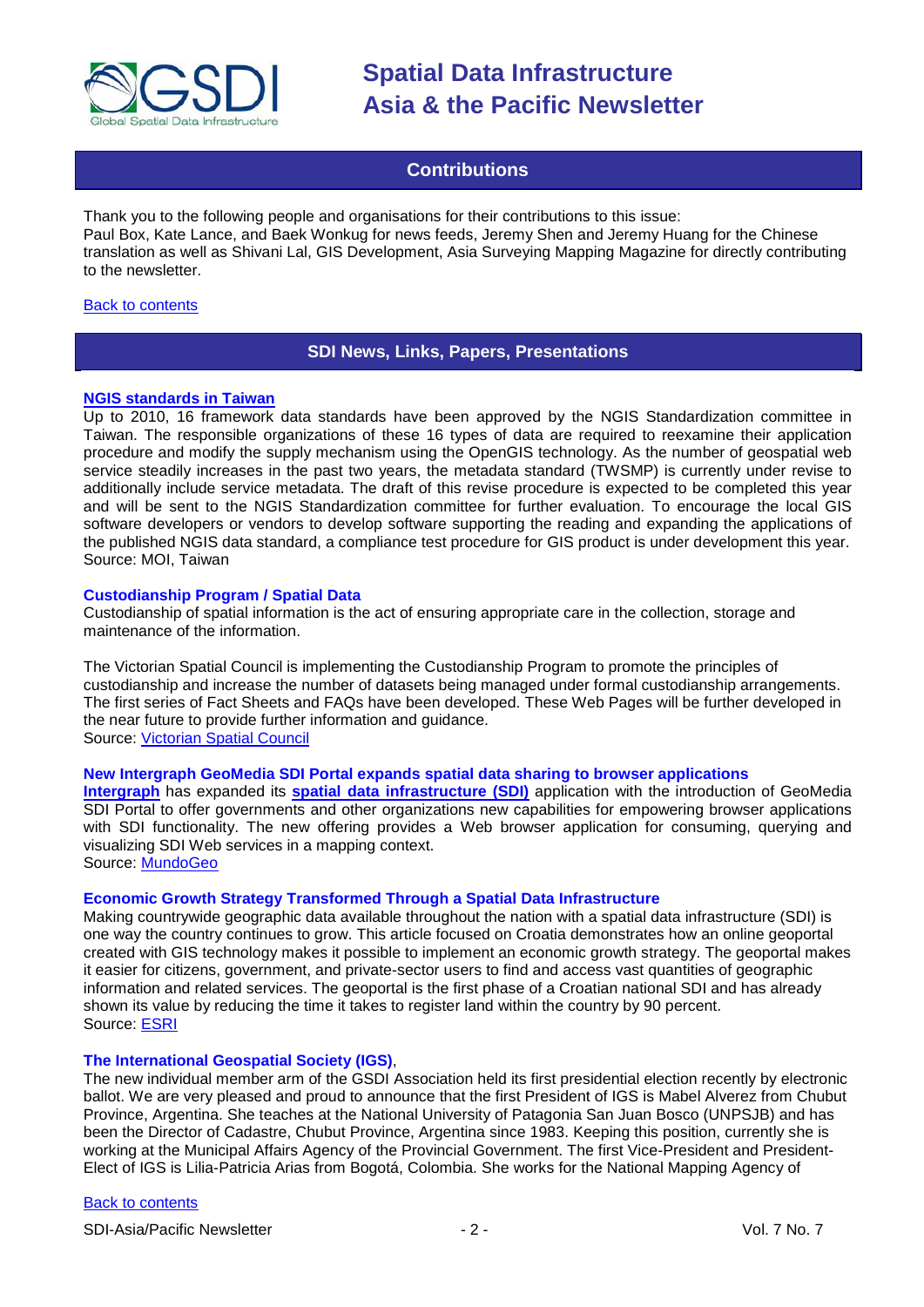

Colombia (Agustin Codazzi Geographic Institute - IGAC) and is Chief of the Research and Development Center for Geographic Information.

We are pleased to have such exceptional talent leading the organization as it establishes initial working groups, plans and operating procedures for working with geospatial specialists with common interests from across the globe.

We wish to thank as well all the other excellent candidates that stood for election. We are off to a great start. International Geospatial Society - <http://internationalgeospatialsociety.org> Mabel Alvarez - <http://www.giknet.org/registry/individual.php?id=41> Lilia-Patricia Arias - <http://www.giknet.org/registry/individual.php?id=42>

#### <span id="page-2-0"></span>[Back to contents](#page-0-0)

# **SDI Spotlight**

This month in the Spotlight we would like to direct readers to the European HUMBOLT project. HUMBOLDT contributes to the implementation of a European Spatial Data Infrastructure (ESDI) that integrates the diversity of spatial data available for a multitude of European organisations. It is the aim to manage and advance important parts of the implementation process of this ESDI.

As outlined on the project website "the main goal of the HUMBOLDT project is to enable organisations to document, publish and harmonise their spatial information. The software tools and processes created will demonstrate the feasibility and benefits of an Infrastructure for Spatial Information in Europe as planned by the INSPIRE initiative [\(INSPIRE\)](http://inspire.jrc.ec.europa.eu/), meeting the goals of Global Monitoring for Environment and Security [\(GMES\)](http://www.gmes.info/).

The technical goal of HUMBOLDT is to support Spatial Data Infrastructure (SDI) enablement by providing the functionalities for covering the data hamonisation process as a whole. The HUMBOLDT Tools and Services are built on current state of the art and standards, designed to provide solutions to all types of users, data custodians as well as private end-users. HUMBOLDT enables the use of single functionalities as part of your own infrastructure."

Learn more about HUMBOLDT from the project [website](http://www.esdi-humboldt.eu/home.html) Source: [HUMBOLDT](http://www.esdi-humboldt.eu/home.html)

<span id="page-2-1"></span>**[Back to contents](#page-0-0)** 

# **GIS Tools, Software, Data**

# **[Mapping the Pacific Ocean](http://asmmag.com/features/mapping-the-pacific-ocean)**

Source: Asian Surveying & Mapping

# **[Surry Hills is city's hot spot of creativity, GPS study reveals](http://www.smh.com.au/entertainment/art-and-design/surry-hills-is-citys-hot-spot-of-creativity-gps-study-reveals-20100606-xn83.html)**

Sydney (Australia) suburb SURRY HILLS is to Sydney's artists what Mecca is to the world's Muslims: all must pass through it at some point.

That's the preliminary findings of a study that ''tagged'' a group of designers with satellite technology and tracked their movements around Sydney, in an attempt to find out where the people who fuel Sydney's creative economy live, work and play.

Fifteen designers wore small GPS tracking devices, similar to the ones used in cars, for several days, which recorded their location every five seconds.

Source: *Sydney Morning Herald*

# **Vietnam, Cambodia to complete border issues by 2012**

Vietnam and Cambodia have vowed to complete border demarcation and landmark planting along their common border by late 2012 as agreed previously by their top leaders. The agreement was reached during a special session in Phnom Penh on June 8 between the chairmen of the Vietnam-Cambodia Joint Committee on

# [Back to contents](#page-0-0)

SDI-Asia/Pacific Newsletter  $\overline{3}$  - 3 -  $\overline{3}$  -  $\overline{4}$  Vol. 7 No. 7

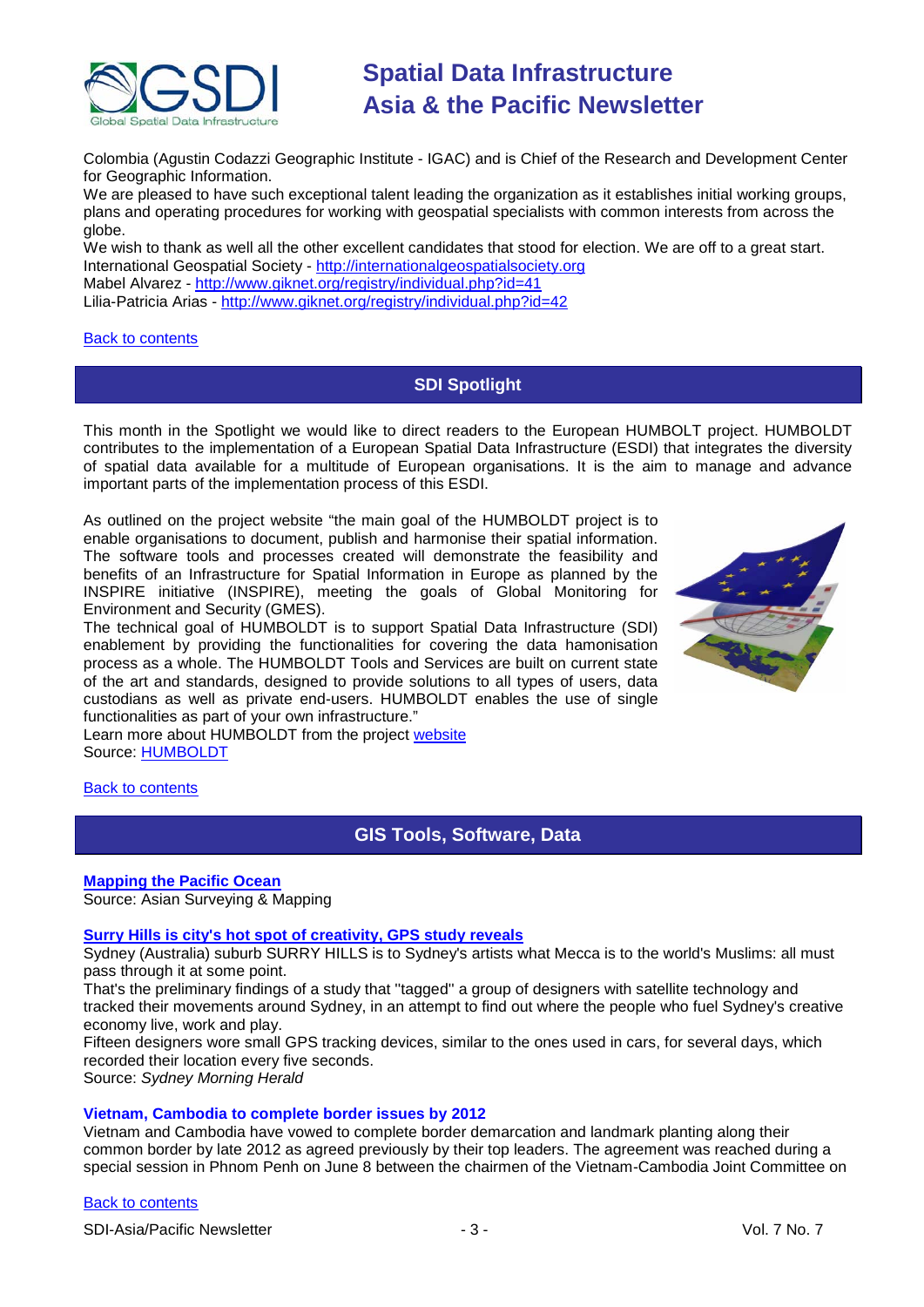

land border demarcation and landmark planting. Both parties reviewed and discussed measures to speed up the work on land. Accordingly, a workshop will be held in Vietnam's Can Tho City in mid July 2010 to draw experience and complete the procedure for border demarcation and landmark planting. They also agreed to convene their upcoming meeting in Vietnam this September. Source: [VOVNews](http://english.vovnews.vn/Home/Vietnam-Cambodia-to-complete-border-issues-in-2012/20106/116319.vov) [thanks to Wonkug Baek for this item]

### **[Resource Mapping of East China Sea Remains Tense](http://asmmag.com/features/resource-mapping-of-east-china-sea-remains-tense)**

As countries have exhausted their terrestrial natural resource reserves, they are turning to sea-bed resources. Perhaps nowhere else in the world is this practice as politically charged as the East China Sea. Particularly contentious are surveying and mapping activities by Japan to explore natural gas resources in the region. Source: Asian Surveying & Mapping

#### **[Beijing Census Will Count Siblings](http://news.xinhuanet.com/english2010/china/2010-06/10/c_13342601.htm)**

The China population census is expected to commence in November, and there are plans this year to count all extra children in Beijing although they are a breach of China's family planning policy. The census will also include long-term overseas residents in an effort to consider foreigners in future urban planning efforts. Source: [Asian Surveying & Mapping](http://asmmag.com/news/beijing-census-will-count-siblings) & [<http://www.xinhuanet.com/english2010/>](http://www.xinhuanet.com/english2010/)

#### **[China's Regulations to Weed Out User-generated Maps](http://www.zdnetasia.com/china-s-regulations-to-weed-out-user-generated-maps-62200615.htm)**

According to reports, the country's State Bureau of Surveying and Mapping announced last month that it would start issuing licenses to Internet maps providers in the country. Charice Wang, an analyst with Ovum's telecom regulation team, noted that the maps are also expected to be hosted on servers based in China. This means Google, which provides a maps service in the country but which recently moved its search service to Hong Kong after a dispute with the Chinese government, may be forced to stop including maps of China in its Google Maps service, she noted.

Source: [Asian Surveying & Mapping](http://asmmag.com/news/china-s-regulations-to-weed-out-user-generated-maps) & < [http://www.zdnetasia.com/>](http://www.zdnetasia.com/)

#### **[Cancer Maps: The Power of Geomedicine at Work](http://www.huffingtonpost.com/bill-davenhall/environmental-health-canc_b_599524.html)** by Bill Davenhall

Our interest in knowing more about our environment and what is happening around us got a big lift this month from the launch of a [web site](https://apps.nyhealth.gov/statistics/cancer/environmental_facilities/mapping/map/) that features cancer data from the New York State Health Department's Cancer Registry.

Source: Huffington Post blog & [GIS Development](http://www.gisdevelopment.net/ezine/weekly/jun1410.htm) (June 14)

#### **[Pacific low-lying islands are growing, not shrinking](http://www.theaustralian.com.au/news/features/coral-islands-left-high-and-dry/story-e6frg6z6-1225878132101)**

The latest research indicates that most of the Pacific's low-lying islands are growing, not shrinking, according to The Australian. Researchers Paul Kench, at the University of Auckland, and Arthur Webb at the South Pacific Applied Geoscience Commission (SOPAC) in Fiji, in a paper published in the journal Global and Planetary Change, challenge the established belief that Pacific islands are rapidly eroding away. Source: [GIS Development](http://beta.gisdevelopment.net/index.php?option=com_content&view=article&id=17747%3Apacific-low-lying-islands-are-growing-not-shrinking-&catid=64%3Aapplication-environment&Itemid=1) & *The Australian* newspaper

#### **[Map Makers respond to the Pakistan landslides](http://google-latlong.blogspot.com/2010/06/map-makers-respond-to-pakistan.html?utm_source=feedburner&utm_medium=feed&utm_campaign=Feed%3A+blogspot%2FSbSV+(Google+LatLong)&utm_content=Google+Reader)**

Pakistan: Jabran and Omer created a website, [http://www.local.com.pk/hunza/,](http://www.local.com.pk/hunza/) that uses the Map Maker API for raising awareness about the series of landslides hit Atta Abad, in the Gilgit-Baltistan semi-autonomous region of Pakistan. They want to make disaster data more accessible and useful. The website is now recognised as a primary source of information for the Hunza disaster, and as such is being listed on the UN-Spider knowledge portal.

Source: [GIS Development](http://beta.gisdevelopment.net/index.php?option=com_content&view=article&id=17735%3Amap-makers-respond-to-the-pakistan-landslides&catid=48%3Aproduct-cartography-map-publishing&Itemid=1) & [Google Lat Long blog](http://google-latlong.blogspot.com/)

(Editor's note: the Google Lat Long blog site is well worth visiting)

#### **[Transport body urges government to push GPS uptake](http://www.networkworld.com/news/2010/061210-transport-body-urges-government-to.html?page=1)** (Australia)

The National Transport Commission (NTC) has called on the logistics industry to work cooperatively with Australian state and federal governments in formulating national standards for the implementation of in-vehicle telematics.

The technology, which helps to electronically monitor manage vehicle fleets, drivers and their loads, has already seen a wide up-take in some of the industry's larger players like Woolworths. However, smaller players are continuing to analyse whether the high cost of implementing such technologies provide cost benefits.

A [discussion paper released by NTC](http://www.ntc.gov.au/filemedia/Reports/InVehicleTelematicsStrategyJun10.pdf) states that better cooperation between government and industry would help to "support better safety, productivity and environmental outcomes". The call also comes in light of worries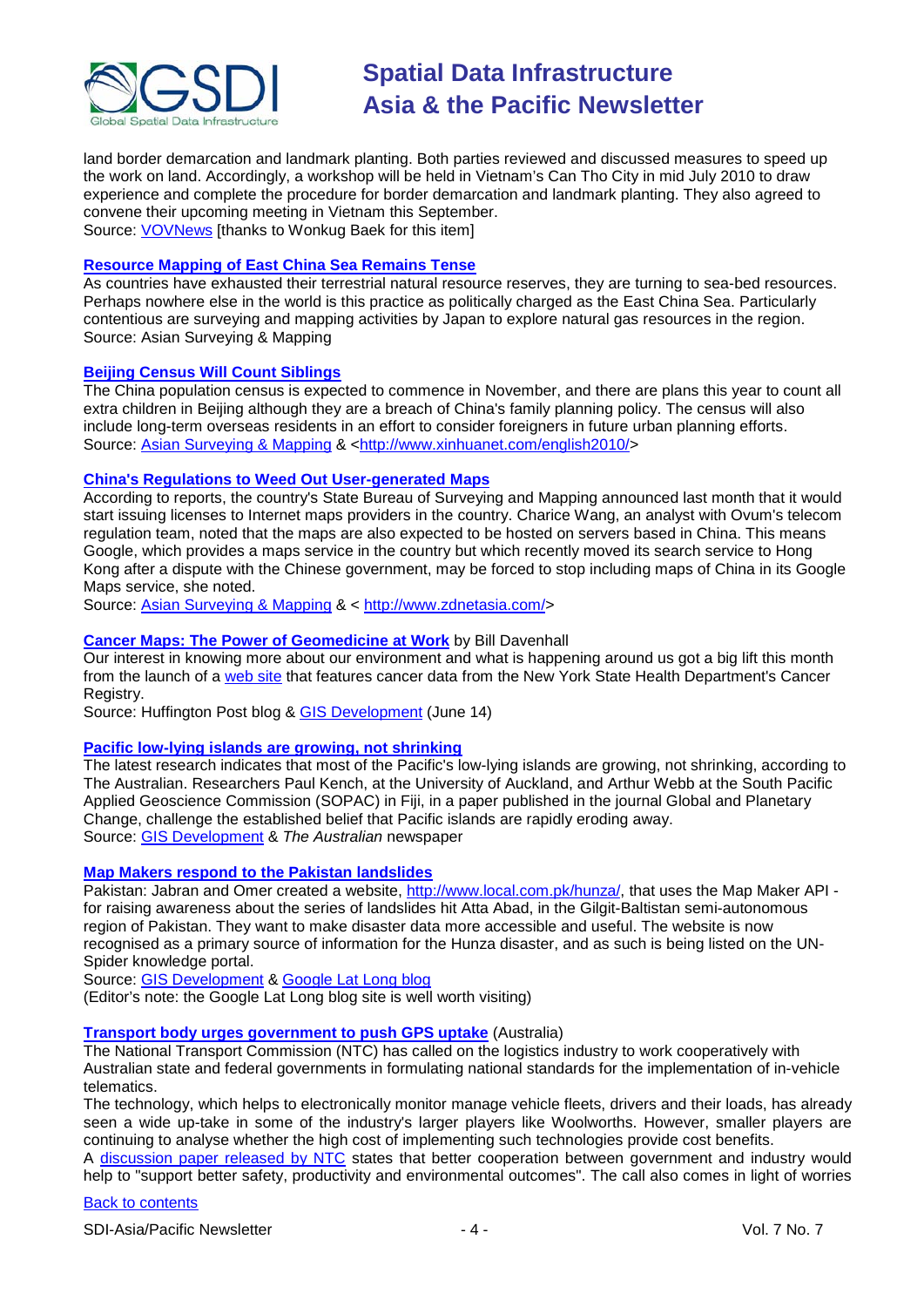

that continued increases in logistics operators and the increasing size of truck fleets will have an averse affect on congestion, costs as well as air and noise pollution.

Source: [www.networkworld.com](http://www.networkworld.com/) [thanks to Wonkug Baek for this item]

#### **[Deep thinking on the world's oceans](http://www.csiro.au/news/Deep-thinking-on-the-worlds-oceans.html)**

The world's deep ocean researchers – scientists whose field of interest extends into the uncertain world below about 2000 metres – met in Hobart this week to discuss deep ocean changes, their causes and their implications.

Source: [Asian Surveying & Mapping](http://asmmag.com/news/csiro-deep-thinking-on-the-worlds-oceans) and CSIRO news release

#### **[UN-SPIDER Office to be established in Beijing](http://www.unis.unvienna.org/unis/en/pressrels/2010/unisos397.html)**

On the margins of the fifty-third session of the Committee on the Peaceful Uses of Outer Space, H.E. Ambassador Hu, Xiaodi, representing the Government of China, Mazlan Othman, Deputy-Director General of the United Nations Office at Vienna (UNOV) and Director of the Office for Outer Space Affairs (UNOOSA) signed an agreement to establish a new office of the United Nations Platform for Space-based Information for Disaster Management and Emergency Response (UN-SPIDER) in Beijing, China. The UN-SPIDER office in Beijing will contribute to the implementation of UN-SPIDER, in particular by raising awareness and supporting Governments, international and regional organizations through the provision of technical advice in the use and access of space-based information for disaster risk management and emergency response. The UN-SPIDER programme already has staff in Vienna, Austria, where UNOOSA is based, and also a UN-SPIDER office in Bonn, Germany.

Source: UN Information Service

#### **[Social media and sentiment mining](http://www.abc.net.au/rn/backgroundbriefing/stories/2010/2933391.htm)** – **ABC Radio National "Background Briefing" Radio programme** 27 June, 2010

While Google Maps is the subject of recent attention because of its acquistion of WiFi data and the threat to privacy, this recent radio programme investigates the "data mining" permitted by internet services such as Twitter, FaceBook, MySpace &c. These social media services and other Location Based Services undermine our privacy and (as an example) allow tech-savvy burglars to learn where and when we have left our residences:

Businesses and advertisers can already access enormous amounts of personal data on social media sites, from where you live to what you like. The next step is sentiment analysis, where online conversations are mined for words and thoughts, for a commercial advantage. Is this ethical, and could computers really sift sarcasm from enthusiasm?

**See also:** [Confessions of an online stalker](http://www.assemblyjournal.com/2010/06/confessios-of-an-online-stalker/) by New York blogger/journalist [Kashmir Hill](http://trueslant.com/KashmirHill/) who set out to determine how much information was available online for someone seeking to research another person. This is pretty scary stuff !

#### **[US Lawmakers grill Apple on location information gathering](http://voices.washingtonpost.com/posttech/2010/06/lawmakers_grill_apple_ceo_jobs.html)**

Key lawmakers want to know from **Apple** how it collects and uses information about the geography of iPhone and iPad users through location-based applications.

Source: Washington Post

# **[Thai Govt invests in GIS to end land disputes](http://beta.gisdevelopment.net/index.php?option=com_content&view=article&id=17806%3Athai-govt-invests-in-gis-to-end-land-disputes&catid=42%3Aproduct-gis&Itemid=1)**

The Natural Resources and Environment Ministry, Thailand, has invested over 2.3 billion baht in the digital GIS as a major tool to settle land disputes between locals living in forests and the authorities. Source: GIS Development & *[Bangkok Post](http://www.bangkokpost.com/news/local/39012/ministry-invests-to-end-rows)*

<span id="page-4-0"></span>[Back to contents](#page-0-0)

# **News from abroad**

*"This section has been included to highlight some of the developments happening outside the region which demonstrate SDI in action.*

# **[COGO endorses geospatial education resolution](http://www.urisa.org/files/COGO_Education_Resolution_press_release%2006_02_2010.pdf)**

The Coalition of Geospatial Organizations (COGO) endorsed a resolution urging the Obama Administration to take action to improve K-12 education in geography and geospatial skills. COGO endorsed a slightly modified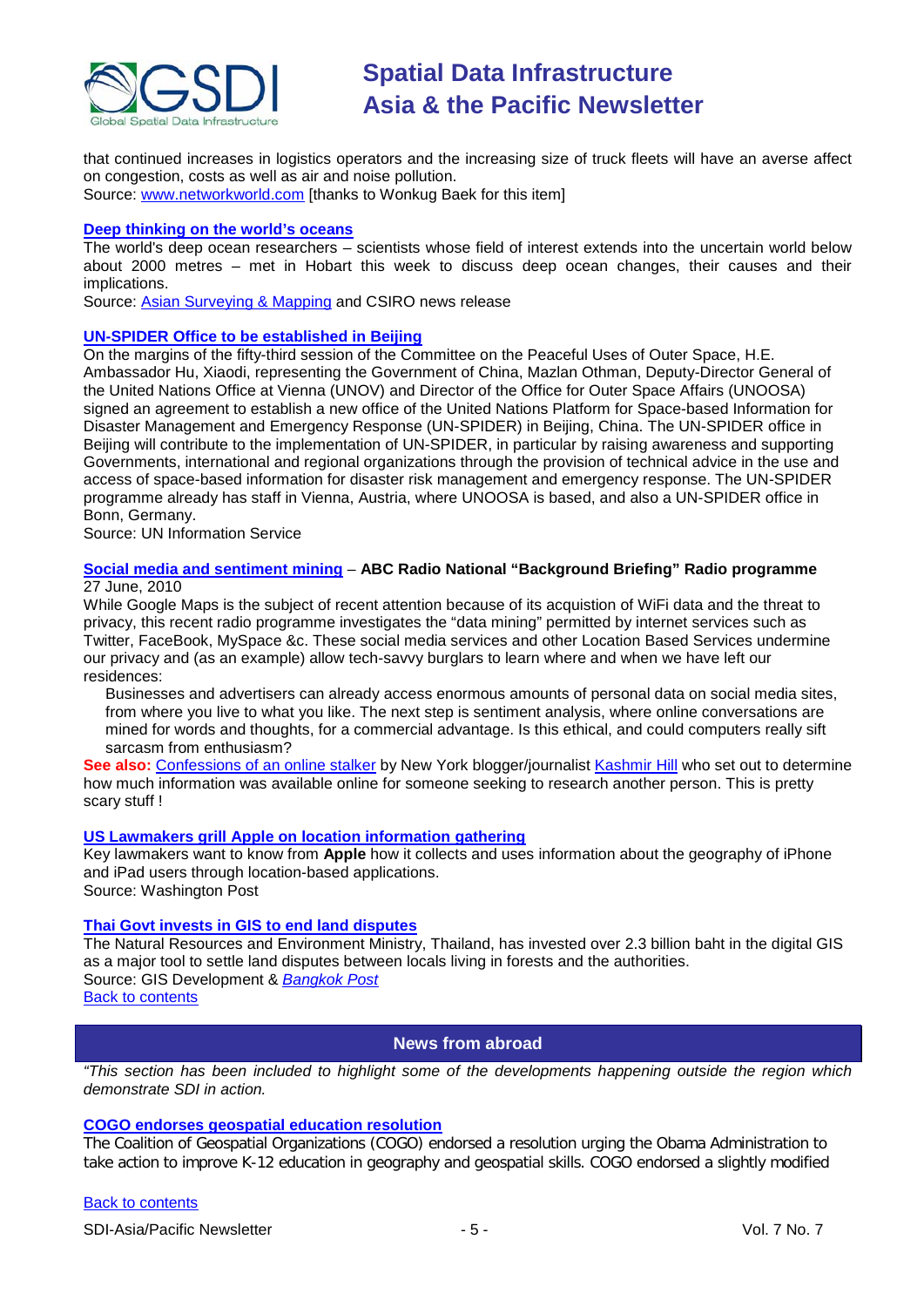

version of a similar resolution proposed by the Association of American Geographers, a COGO founding member.

Source: [GIS Development](http://beta.gisdevelopment.net/index.php?option=com_content&view=article&id=17697%3Acogo-endorses-geospatial-education-resolution&catid=78%3Amiscellaneous-policy&Itemid=1&pagetype=newssearch) & URISA Press Release

# **[Tracking the oil spill in the Gulf of Mexico](http://www.nytimes.com/interactive/2010/05/01/us/20100501-oil-spill-tracker.html)** – *New York Times* dynamic map

- <span id="page-5-0"></span>● *New York Times* [Gulf of Mexico Oil Spill Multimedia Collection](http://www.nytimes.com/interactive/us/spill_index.html)
- [NOAA Emergency Response](http://response.restoration.noaa.gov/topic_subtopic_entry.php?RECORD_KEY%28entry_subtopic_topic%29=entry_id,subtopic_id,topic_id&entry_id(entry_subtopic_topic)=809&subtopic_id(entry_subtopic_topic)=8&topic_id(entry_subtopic_topic)=1)
- [Google Crisis Response](http://www.google.com/crisisresponse/oilspill/)
- *[Miami Herald](http://www.miamiherald.com/oilspill/)* coverage including [dynamic map](http://www.miamiherald.com/2010/06/10/1674053/oil-in-the-gulf-of-mexico.html)

**SEE ALSO: [BP Oil Spill Provides Showcase for Earth Observation Satellites](http://vector1media.com/spatialsustain/bp-oil-spill-provides-showcase-for-earth-observation-satellites.html)** (Spatial Sustain blog) **SEE ALSO: Online Mapping Application for Deepwater Horizon BP Oil Spill**

A new U.S. federal website is live providing real time information about the Deepwater Horizon BP Oil spill

| pointable are<br>ŦП |  | ------                                     |  |
|---------------------|--|--------------------------------------------|--|
|                     |  |                                            |  |
|                     |  | <b>Elect Avenue</b>                        |  |
|                     |  |                                            |  |
|                     |  | Desposite the law: B3 full                 |  |
|                     |  | Kansas Committee Committee                 |  |
|                     |  |                                            |  |
|                     |  |                                            |  |
|                     |  | <b>North Cardinal</b>                      |  |
|                     |  | <b>But Built Trackchille</b>               |  |
|                     |  | <b><i>Street and Sold Transition</i></b>   |  |
|                     |  |                                            |  |
|                     |  |                                            |  |
|                     |  |                                            |  |
|                     |  |                                            |  |
|                     |  |                                            |  |
|                     |  | <b>Li cracini</b>                          |  |
|                     |  | The property of a short and the particular |  |
|                     |  |                                            |  |
|                     |  | <b><i><u>A della dal Die Will</u></i></b>  |  |

into one customizable interactive map. The site integrates the latest data on the oil spill's trajectory, fishery closed areas, wildlife data and place-based Gulf Coast resources, such as pinpointed locations of oiled shoreline and daily position of research ships. The interactive map also includes data from Homeland Security, the Coast Guard, the Fish and Wildlife Service, EPA, NASA, US Geological Survey and the Gulf states. Visit the [Gulf Response Site](http://www.geoplatform.gov/gulfresponse/)

● thanks to Wonkug Baek for this item

# **[Photogrammetry aids to reduce helicopter noise](http://www.indiablooms.com/EnvironmentDetailsPage/environmentDetails080610c.php)**

The test series, conducted from January to May 2010, was designed to gather data on the rotor blades and air movement that the blades create. Since most helicopter noise and vibration can be blamed on the interactions between the blades and the air. To avoid touching or interfering with the spinning blades, NASA used photogrammetry, to identify the blades' shape, It employed high speed cameras to take pictures of small reflective targets on the blades and the wind tunnel ceiling. On the rotor blade itself, more than 200 sensors were used to measure pressure that creates the rotor lift.

Source: [GIS Development](http://beta.gisdevelopment.net/index.php?option=com_content&view=article&id=17739%3Aphotogrammetry-aids-to-reduce-helicopter-noise&catid=61%3Aapplication-transportation-navigation&Itemid=1) & [www.IndiaBlooms.com](http://www.indiablooms.com/) news portal

# **UN MDG Summit - September 2010**

As you may know, the UN is planning a summit meeting on the Millennium Development Goals. The web site is: [<http://www.un.org/en/mdg/summit2010/>](http://www.un.org/en/mdg/summit2010/)

You may want to see Luis Gutierrez's review and commentary on the information becoming available online: At The UN MDG Summit ~ 20-22 September 2010 [<http://www.pelicanweb.org/solisustv06n06page1.html>](http://www.pelicanweb.org/solisustv06n06page1.html) Source: [Luis T. Gutierrez,](mailto:luisgutierrez@peoplepc.com) The Pelican Web [<http://pelicanweb.org>](http://pelicanweb.org/)

# **ISCGM releases 'Global Map of and around Guatemala'**

The Geospatial Information Authority of Japan (GSI), the International Steering Committee for Global Mapping (ISCGM) Secretariat which takes a central role of the Global Map data development project management, has released maps for the Guatamala region as part of the Global Map series. These include the latest areas where floods and landslides have occurred by the tropical storm Agatha. The map is prepared by using Global Map Data. These maps are freely available for non-commercial purposes. Global Mapping project is an endeavour advocated by the Ministry of Construction (present Ministry of Land, Infrastructure and Transport) in 1992 to develop a digital map (Global Map) covering the whole globe to accurately express the status of global environment, implemented in international cooperation of respective National Mapping Organizations (NMOs) of the world. The Global Map can be used for studying global environmental problems, etc. The details of the project are available at [<http://www.iscgm.org/>](http://www.iscgm.org/) and [<http://www.globalmap.org/>](http://www.globalmap.org/). Source: [GSI](http://www.gsi.go.jp/kankyochiri/gm-disaster-1006gtm_e.html) [thanks to Wonkug Baek for this item]

# **First UK Dorset Seabed map available online**

A seabed map of Dorset has become the first in the UK to be made freely available to the public on World Oceans Day, June 8. The Dorset Integrated Seabed (DORIS) study map displays contours, reefs, wrecks and rocky ledges, as well as many of the seabed's habitats from Abbotsbury to Swanage visible through linked photographs and species lists of multiple areas. It is available

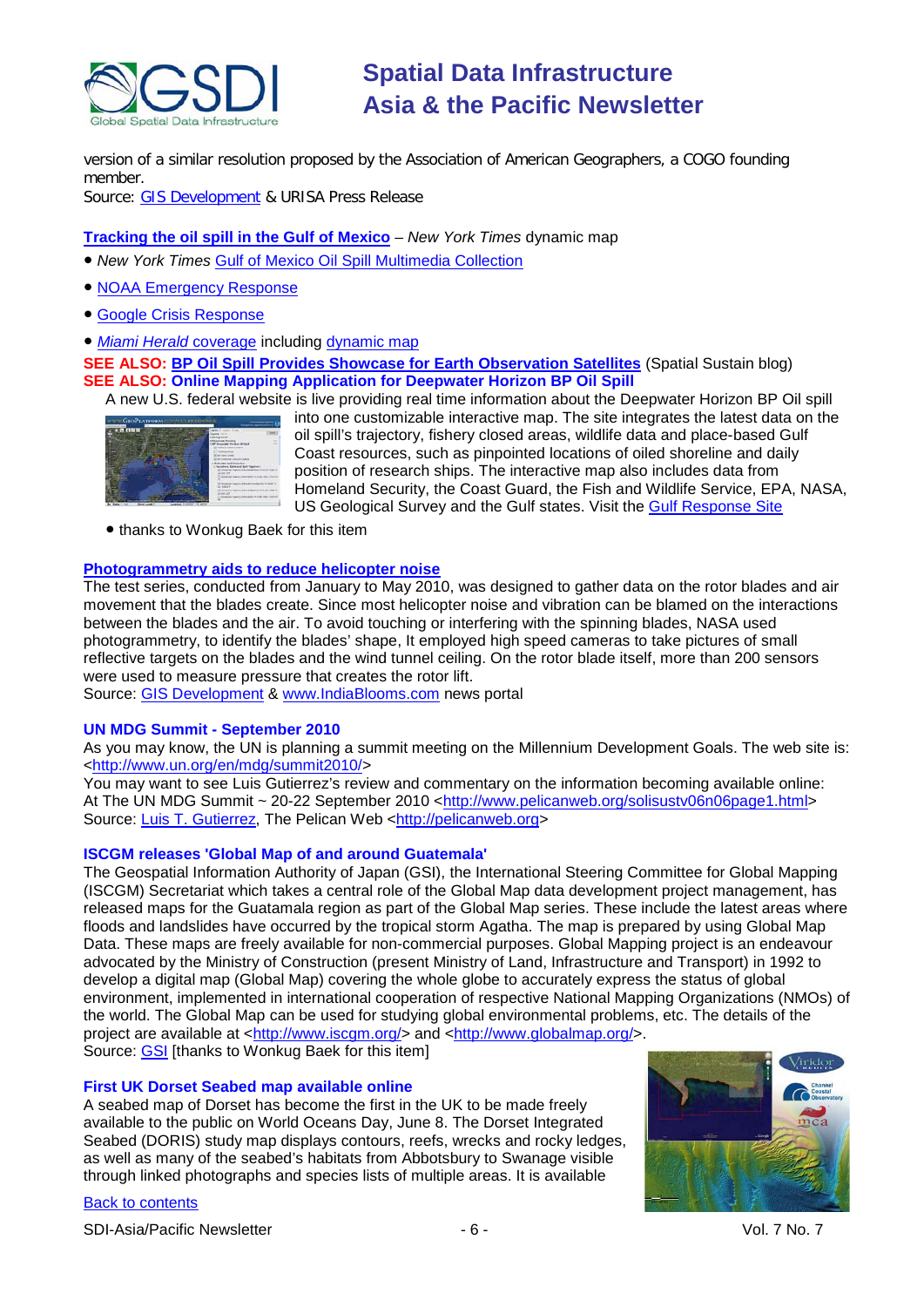

through Google Earth. Users can zoom in on all parts of the map. It is mainly targeted at scientists, divers, marine planners and environmentalists. Peter Tinsley, marine conservation officer at Dorset Wildlife Trust, said, "This map marks a huge step for the marine environment. Already it has enabled us to find important wildlife hotspots and we want to continue pushing back the boundaries of knowledge about a part of the county that still holds many mysteries." The DORIS scheme has been undertaken by Dorset Wildlife Trust, the Maritime and [Coastguard Agency](http://fis.com/fis/companies/details.asp?l=e&filterby=companies&company=Maritime%20and%20Coastguard%20Agency&page=1&company_id=55933&country_id=) (MCA) and Channel Coastal Observatory. Environmental company Viridor Credits provided a major biodiversity grant of GBP 300,000 (EUR 362,135) through the Landfill Communities Fund. The map will be used by MCA to update navigation charts, by the Channel Coastal Observatory to offer information to coastal engineers and by the Dorset Wildlife Trust to identify significant and vulnerable seabed habitats. Source: [FIS](http://www.fis.com/fis/worldnews/worldnews.asp?monthyear=&day=8&id=36837&l=e&special=&ndb=1%20target=) [thanks to Wonkug Baek for this item]

#### **[US Lab develops new agricultural carbon accounting method](http://www.ornl.gov/info/press_releases/get_press_release.cfm?ReleaseNumber=mr20100602-00)**

Carbon dioxide emissions from agricultural activity in the United States can now be tracked with unprecedented resolution, according to Oak Ridge National Laboratory (ORNL). A team led by Tristram West, a member of ORNL's Environmental Sciences Division, used satellite remote sensing, computational resources and highresolution national inventory datasets to pinpoint agricultural-based carbon emissions nationwide. Source: [GIS Development](http://beta.gisdevelopment.net/index.php?option=com_content&view=article&id=17727%3Aornl-develops-new-agricultural-carbon-accounting-method&catid=74%3Amiscellaneous-research&Itemid=1) & ORNL news release & [Ecological Applications journal](http://www.esajournals.org/doi/full/10.1890/08-2352.1)

#### **United States of America - Library of Congress to Develop Geospatial Data-Preservation Clearinghouse**

The Library of Congress and Columbia University announced an agreement to create a web-based clearinghouse of information about best practices for preserving significant geospatial data. The Library's National Digital Information Infrastructure and Preservation Program (NDIIPP) will fund development of the clearinghouse at the Center for International Earth Science Information Network (CIESIN) at Columbia's Earth Institute. CIESIN will launch a beta version of the clearinghouse later this year. "The geospatial community has told us that a clearinghouse to communicate preservation best practices is essential for keeping these information resources available around the nation," said Laura Campbell, associate librarian for Strategic Initiatives. The clearinghouse is a direct outcome of a meeting held at the Library with representatives of the geospatial stewardship community in November 2009. At the meeting, experts discussed ways to frame a national preservation and access strategy for geospatial data that is at high risk of loss. Discussions centered on ideas for practical steps that could be undertaken quickly and would have broad impact on capabilities for long-term data management. For more information, please read [press release.](http://www.loc.gov/today/pr/2010/10-133.html)

● thanks to Wonkug Baek for this item

# **World Cup 2010 Begins - [Maps, Cartography and Images](http://asmmag.com/features/world-cup-2010-begins-maps-cartography-and-images)**

Source: Asian Surveying & Mapping

# **[Scientist to estimate pre-Columbian Amazonian population](http://www.unh.edu/news/cj_nr/2010/jun/ds07amazon.cfm)**

University of New Hampshire tropical ecologist, Michael Palace, has been awarded a USD 364,000 grant from NASA's Space Archaeology Program to estimate the population of pre-Columbian indigenous peoples in the Amazon Basin lowlands by means of satellite remote sensing technology.

Currently, population estimates vary widely – from 500,000 to 10 million – and are the subject of controversy and debate. Among other things, knowing with more accuracy how many people might have impacted the rainforest through agriculture and development prior to European contact will help scientists understand how the Amazon Basin might withstand current pressures from deforestation, selective logging and development. Source: [GIS Development](http://beta.gisdevelopment.net/index.php?option=com_content&view=article&id=17726%3Ascientist-to-estimate-pre-columbian-amazonian-population&catid=66%3Aapplication-miscellaneous&Itemid=1) & Univ New Hampshire press release

#### **[Hyperspectral imager to tackle counterinsurgency](http://www.nationaldefensemagazine.org/blog/Lists/Posts/Post.aspx?ID=138)**

The US Air Force Space Command announced that the TacSat-3 spacecraft, which carries the advanced responsive tactically effective military imaging spectrometer, or ARTEMIS, will be upgraded from an experimental to an operational satellite.

Military remote sensing satellites have traditionally been used on the strategic level, and their capabilities are not available to small units. Hyperspectral sensors, already used on some unmanned aerial vehicles, see variations in colours undetectable by the human eye. They can search for disturbed earth where an enemy has buried a roadside bomb, for example.

Source: [GIS Development](http://beta.gisdevelopment.net/index.php?option=com_content&view=article&id=17746%3Ahyperspectral-imager-to-tackle-counterinsurgency&catid=57%3Aapplication-military&Itemid=1) & [www.NationalDefensemagazine.org](http://www.nationaldefensemagazine.org/)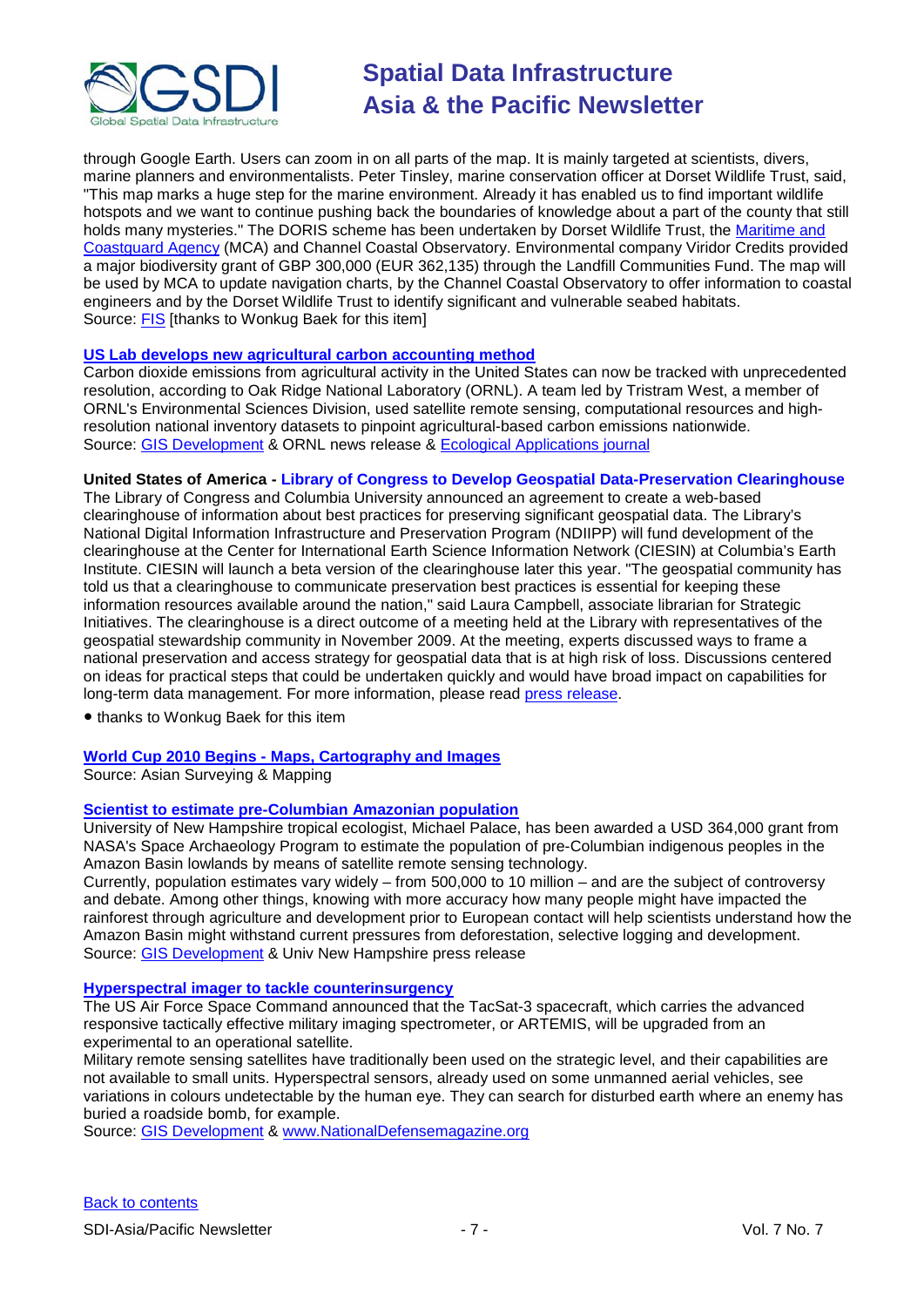



#### **[Maps of five centuries digitally archived](http://beta.gisdevelopment.net/index.php?option=com_content&view=article&id=17808%3Afive-centuries-of-maps-digitally-archived-online&catid=48%3Aproduct-cartography-map-publishing&Itemid=1)**

Over 3,200 historic maps of North Carolina are now available online as part of the Digital North Carolina Maps Project. North Carolina Maps contains more than 3,000 maps, ranging in date from the late 1500s to 2000 and including detailed maps for each of North Carolina's one hundred counties.

Source: GIS Development & [Univ North Carolina library](http://www.lib.unc.edu/dc/ncmaps/)

#### **LiDAR for [better](http://www.ars.usda.gov/is/pr/2010/100609.htm) use of fertilizers**

A new way to make topographic maps with LiDAR (light detection and ranging) can help farmers divert more of their resources to the highestyielding parts of their fields, according to an Agricultural Research Service (ARS) scientist. James McKinion, an electronics engineer at the ARS Genetics and Precision Agriculture Research Unit at Mississippi State, did the study with



entomologist Jeff Willers and geneticist Johnie Jenkins at the ARS unit in Mississippi. With the maps fed into computerised, variable-rate fertiliser applicators, precision farmers can divert more of their costly fertiliser to the highest-yielding zones and the least to the lowest-yielding zones. They can also use the zone maps to make other decisions, such as planting more drought-tolerant varieties in low-yield zones, or sowing less seed.

Source: [GIS Development](http://beta.gisdevelopment.net/index.php?option=com_content&view=article&id=17738%3Alidar-for-better-use-of-fertilisers&catid=51%3Aapplication-agriculture&Itemid=1) & [US Dept of Agriculture](http://www.ars.usda.gov/is/pr/2010/100609.htm)

#### **[Free geographic data helps reveal Great Britain's "fraud landscape"](http://www.ordnancesurvey.co.uk/oswebsite/media/news/2010/june/fraudmap.html)**

OS OpenData, Ordnance Survey (OS) mapping data are now freely available for financial services companies to help identify patterns in fraud and aid intelligent decision making. To demonstrate the potential, OS has created a series of fraud maps that match statistics from a leading industry body to their geographic locations. The result is a striking and revealing representation of the peaks and troughs of the British fraud landscape. Source: [GIS Development](http://beta.gisdevelopment.net/index.php?option=com_content&view=article&id=17716%3Aos%20%20-mapping-data-to-identify-fraud&catid=66%3Aapplication-miscellaneous&Itemid=1) & Ordnance Survey news release

#### **[Technology's Disaster Clock](http://www.theatlantic.com/science/archive/2010/06/technologys-disaster-clock/58367/)** by Edward Tenner

Do major engineering catastrophes follow a schedule? What the timing of large bridge collapses may say about the cause of the BP Mexican Gulf oil spill.

Source: [www.theAtlantic.com](http://www.theatlantic.com/)

#### **[Space Station monitors world's sea traffic](http://www.esa.int/esaCP/SEMILOPK2AG_index_0.html)**

As the International Space Station (ISS) circles Earth, it has begun tracking individual ships crossing the seas beneath. An experiment hosted by European Space Agency's (ESA) Columbus module is testing the viability of monitoring global traffic from the Station's orbit hundreds of kilometres up.

The ship-detection system under test is based around the Automatic Identification System (AIS), the marine equivalent of the air traffic control system. All international vessels, cargo ships above certain weights and passenger carriers of all sizes must carry 'Class A' AIS transponders, broadcasting continually updated identification and navigation data.

Source: [GIS Development](http://beta.gisdevelopment.net/index.php?option=com_content&view=article&id=17785%3Aspace-station-monitors-worlds-sea-traffic&catid=61%3Aapplication-transportation-navigation&Itemid=1) & European Space Agency (ESA)

#### **[NASA demonstrates GPS tsunami prediction system](http://www1.nasa.gov/topics/earth/features/tsunami_prediction_prt.htm)**

A NASA-led research team has demonstrated a prototype for an improved GPS-based tsunami prediction system. The agency said that the team, led by Y. Tony Song of NASA's Jet Propulsion Laboratory (JPL) in Pasadena, California, used real-time data from the agency's Global Differential GPS (GDGPS) network to successfully predict the size of the tsunami triggered by the February 27 magnitude-8.8 Chilean earthquake. The network, managed by JPL, can detect ground motions as small as a few centimetres. Song said, "This successful test demonstrates that coastal GPS systems can effectively be used to predict the size of tsunamis. This could allow responsible agencies to issue better warnings that can save lives and reduce false alarms that can unnecessarily disturb the lives of coastal residents."

Source: [GIS Development](http://beta.gisdevelopment.net/index.php?option=com_content&view=article&id=17773%3Anasa-demonstrates-gps-tsunami-prediction-system&catid=53%3Aapplication-natural-hazard-management&Itemid=1) & NASA

**See also [Remote Sensing Provides New Tools for Earthquake Assessment and Prediction](http://asmmag.com/features/remote-sensing-provides-new-tools-for-earthquake-assessment-and-prediction)**

New airborne remote sensing techniques and tools are helping scientists gain a better understanding of earthquakes. Airborne sensors provide the advantage of being able to cover a great deal of ground, and through repeated visits they give in-depth picture of change across an entire fault line. Remote sensing also provides a reliable means to augment the network of ground sensors to provide a different perspective.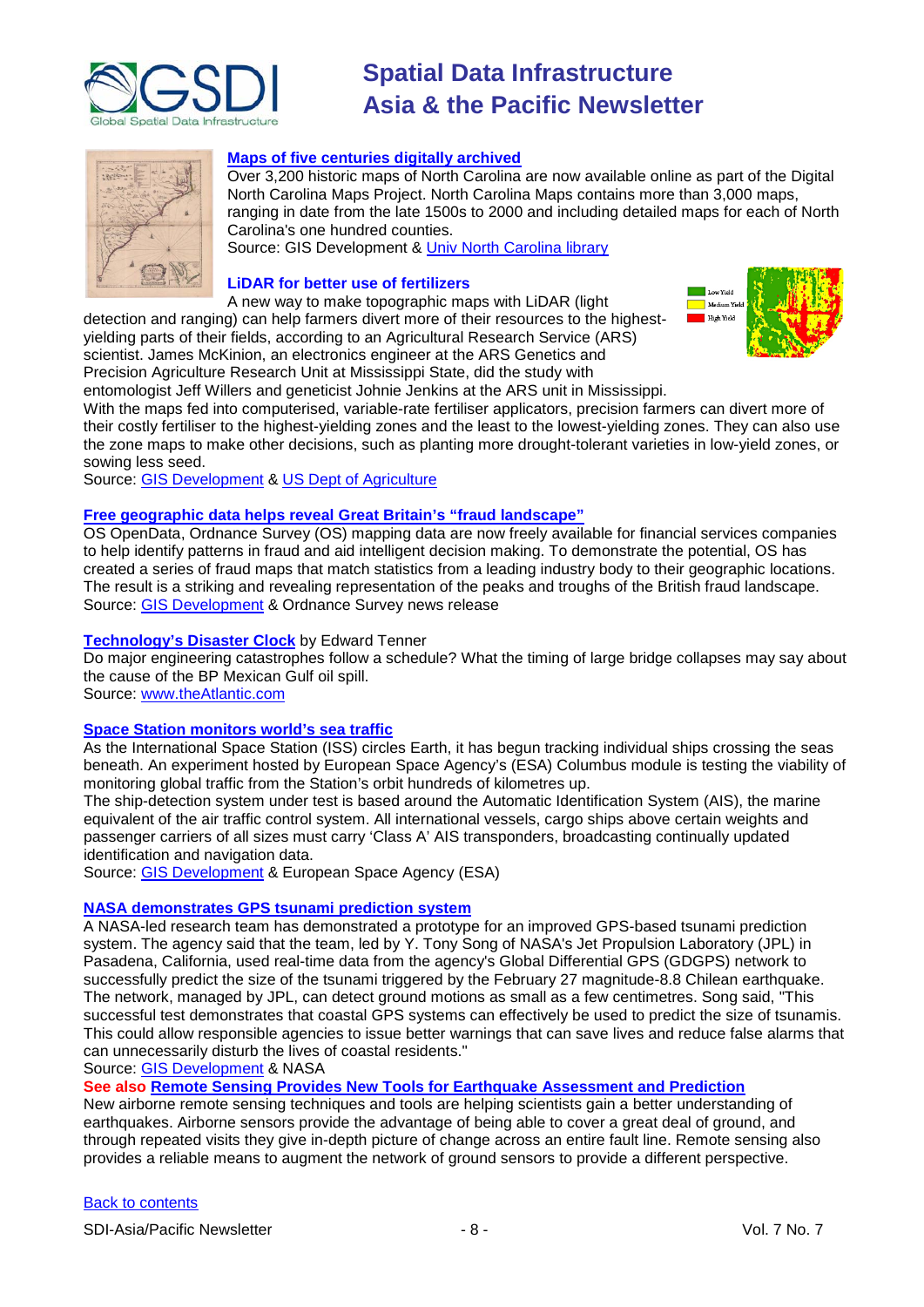

A science team at NASAs Jet Propulsion Laboratory in California has been using the Uninhabited Aerial Vehicle Synthetic Aperture Radar (UAVSAR) to measure surface deformation from earthquakes. The radar produces [map images](http://www.nasa.gov/topics/earth/features/UAVSARimage20100623.html) that are called interferograms that show ground motion and increased strain along fault lines. By comparing imagery collected over time, the scientists are able to better understand the complex geology of these regions. Through continued observation, particularly after a quake event, the scientists can determine how strain alters across a fault line, and can help determine if massing of strain along the fault is occurring, priming them to break. The UAVSAR sensor shows details at a much finer granularity than any other type of sensor.

Interesting research is taking place throughout the world to help determine a reliable precursor for earthquake detection.

Source: Asian Surveying & Mapping

# **[GPS finds new crowd-control and medical applications](http://www.jpost.com/Home/Article.aspx?id=177600)**

Global positioning systems (GPS) have become commonplace to help drivers reach their destinations using satellites. But a young Hebrew University of Jerusalem researcher has shown that GPS can have other uses as well, such as controlling crowds or the movement of shoppers, and even evaluating patient recovery after surgery.

Source: Jerusalem Post

#### **[Singapore keen to open spatial data](http://www.zdnetasia.com/s-pore-seeks-new-wave-of-innovative-collaboration-62200721.htm)**

Singapore government has decided to make more spatial data public to encourage the creation of innovative services for citizens and businesses. This initiative comes under one of three strategic thrusts, the co-creation of higher value services of the country's new e-government masterplan 2011 - 15. Source: [GIS Development](http://beta.gisdevelopment.net/index.php?option=com_content&view=article&id=17758%3Asingapore-keen-to-open-spatial-data&catid=78%3Amiscellaneous-policy&Itemid=1) & ZDNet

#### **[GIS for numbering of buildings](http://www.qatar-tribune.com/data/20100615/content.asp?section=Nation3_1)**

GIS-based numbering of buildings and establishments in the country would be completed soon, according to Nasser Saleh al Muhanadi, head of coordination and training in GIS Centre, Ministry of Municipalities and Urban Planning, Qatar.

The plates are made of anodised aluminum covered with a substance resistant to weather conditions and approved by the Qatar's Bureau for Standards and Measurements. The plates have tags of radio-frequency identification (RIFD) connected to the main database in GIS centre which is also linked to more than 60 authorities in the country.

Source: [GIS Development](http://beta.gisdevelopment.net/index.php?option=com_content&view=article&id=17800%3Agis-for-numbering-of-buildings&catid=60%3Aapplication-utility&Itemid=1) & Qatar Tribune

#### **[Digital map of the world is the product of a large-scale volunteer effort](http://articles.latimes.com/2010/jun/09/business/la-fi-digital-maps-20100609)**

Numbers of volunteer cartographers worldwide in OpenStreetMap has reached 240,000. They are trying to create a digital map of every street in every city and village on the planet. It is a kind of grass-roots Wikipedia for maps that is transforming how map data are collected, shared and used — from the desktop to smart phones to car navigation.

Source: [GIS Development](http://beta.gisdevelopment.net/index.php?option=com_content&view=article&id=17776%3A240000-volunteers-create-digital-map-of-world&catid=48%3Aproduct-cartography-map-publishing&Itemid=1) & LA Times

#### **[Predicting Traffic Jams](http://gislounge.com/predicting-traffic-jams/)**

IBM is developing a new traffic analysis system that can [predict where traffic jams](http://domino.research.ibm.com/comm/research.nsf/pages/r.statistics.innovation.traffic.html) will occur before the driver finds him or herself stuck in one. The system uses predictive modeling, incorporating data from road sensors, weather conditions, historical traffic data, and real-time GPS data from taxis. Road tested in Singapore, Finland, and New Jersey, the system has been able to accurately predict traffic volume 85% to 93% and travel speeds 87% to 95% of the time. The modeling system can predict the occurrence of a traffic jam one hour before it occurs. Read more: Predictive Modeling [Warns Drivers One Hour before Jams Occur](http://www.scientificamerican.com/article.cfm?id=traffic-avoided) Source: GIS Lounge

#### **[Louisiana Governor's Office Releases Louisiana Earth](http://www.i-newswire.com/governor-s-office-releases-louisiana/45339)** (United States)

The Governor's Office of Homeland Security & Emergency Preparedness (GOHSEP) recently announced release of the first public version of Louisiana Earth, an emergency planning resource to provide public access to near real time mapping information during disasters. The application relays critical information on response and recovery efforts for the Deepwater Horizon Rig incident, providing the latest oil sightings, oyster bed and fishing closures, protective coastal booms, bird-nesting areas, and demographic information on affected coastline communities.

#### [Back to contents](#page-0-0)

SDI-Asia/Pacific Newsletter  $\overline{9}$  - 9 -  $\overline{9}$  - 9 -  $\overline{9}$  Vol. 7 No. 7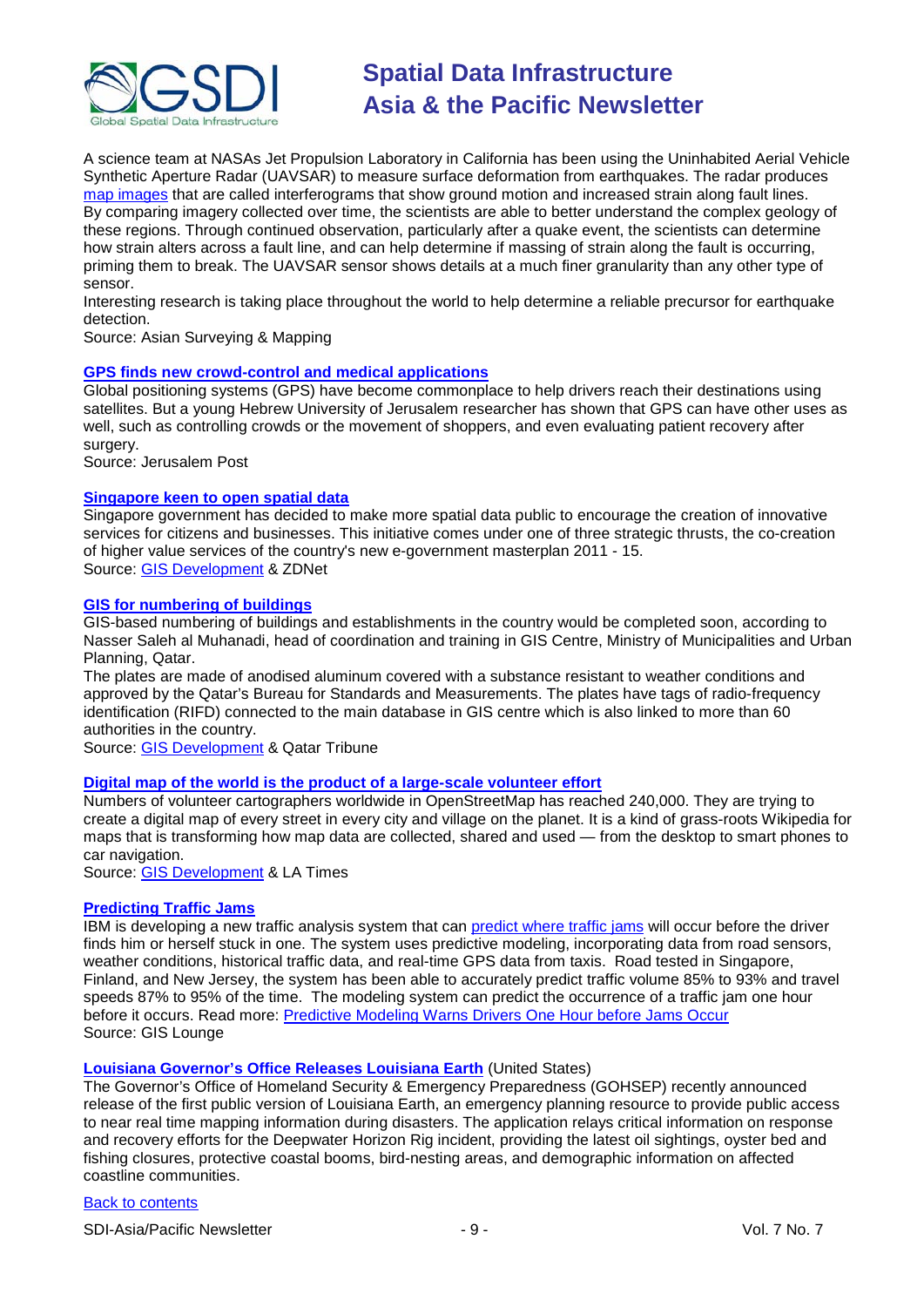

Source: [V1 Magazine](http://www.vector1media.com/news/top-stories/53-corporate-news/13797-governors-office-releases-louisiana-earth)

# **Articles**

**[The love/hate relationship with GIS \(Part 1\)](http://blog.thematicmapping.org/2010/06/love-haterelationship-with-gis-part-1.html)** by Bjorn Dandvik of Thematic Mapping blog **[The love/hate relationship with GIS \(Part 2\)](http://blog.thematicmapping.org/2010/06/lovehate-relationship-with-gis-part-2.html) [The love/hate relationship with GIS \(Part 3\)](http://blog.thematicmapping.org/2010/06/lovehate-relationship-with-gis-part-3.html)**

#### **[Geoliteracy](http://www.gisdevelopment.net/ezine/weekly/jun0710.htm)**

It is interesting to note that organisations in the US have urged the President to take steps to recognise the importance of geography in the education system. This is a move other countries also need to emulate. Geography education has become skewed in favour of the softer social sciences. The rigorous mathematical underpinning of physical geography is neglected and as a result such geographers are at sea with modern tools such as GIS and GPS. On the other hand hard core science and engineering syllabi tend to gloss over geography except perhaps in the fields of Civil engineering and Geology. Thus when IT and Computer Science graduates gravitate to the geospatial field by virtue of their digital expertise, they are not aware of the complications of applying their knowledge to solving geographical problems. We have to stop putting subjects in sealed bins and allow students to pick and choose subjects in their course of studies. While this is possible in some educational systems I believe it not to be the case in countries like India. There are many fields like geospatial technology that require cross-discipline knowledge and understanding. Modern education systems need to be able to meet such needs.

Prof Arup Dasgupta

Source: Editorial, GIS Development (7 June)

# **[What the World's Carbon Emissions Look](http://www.theatlantic.com/business/archive/2010/06/what-the-worlds-carbon-emissions-look-like/58060/) Like** by Derek Thompson

This map, courtesy of Ezra Klein's [Wikipedia](http://en.wikipedia.org/wiki/List_of_countries_by_carbon_dioxide_emissions_per_capita) search, shows carbon emissions per capita by country.



If the countries in the deep red don't put a price on carbon, he notes, developing countries will reply that it's unfair for the us to get rich off cheap energy and say nobody else can do the same.

That sounds right. But to me, the most alarming thing about this graph isn't what's red, but rather what isn't red yet. China and India are home to about 2.5 billion people. That's equal to the population of the largest deep red nations -- United States, Canada, Saudi Arabia and Australia -- times seven.

Source: [The Atlantic Monthly](http://www.theatlantic.com/)

#### **The 2010 BBC Reith lectures (by the Astronomer Royal Lord Martin Rees) now [available](http://www.bbc.co.uk/programmes/b00729d9)**.

#1: The Scientific Citizen - Prof Martin Rees asks who we should trust to explain the risks we face.

#2: Surviving the Century - Does science have the answers to help us save our planet?

#3: What we'll never know - Professor Martin Rees explains where the limits of our scientific knowledge lie.

#4: The Runaway World - Prof Rees calls for the UK to stay at the forefront of scientific research and discovery.

**[What If Captain Cook Made an Atlas With Geomatics Technology Today?](http://vector1media.com/dialogue/perspectives/13787-what-if-captain-cook-made-an-atlas-with-geomatics-technology-today)** by Jeff Thurston of V1 Media This article includes links to: **[Engines of Our Ingenuity](http://www.uh.edu/engines/epi889.htm) — The First Atlas**; **Wiki — [French Explorer Samuel](http://en.wikipedia.org/wiki/Samuel_de_Champlain)  [de Champlain](http://en.wikipedia.org/wiki/Samuel_de_Champlain)**; and **[The 1562 Map of America by Spanish Explorer Diego Gutiérrez](http://memory.loc.gov/ammem/gmdhtml/gutierrz.html)**

**[The Deepwater Horizon Spill Illustrates the Need for Full Context](http://www.vector1media.com/articles/columns/13783-the-deepwater-horizon-spill-illustrates-the-need-for-full-context)**

by Mark L. Feldman and Margot Rudell Source: V1 Magazine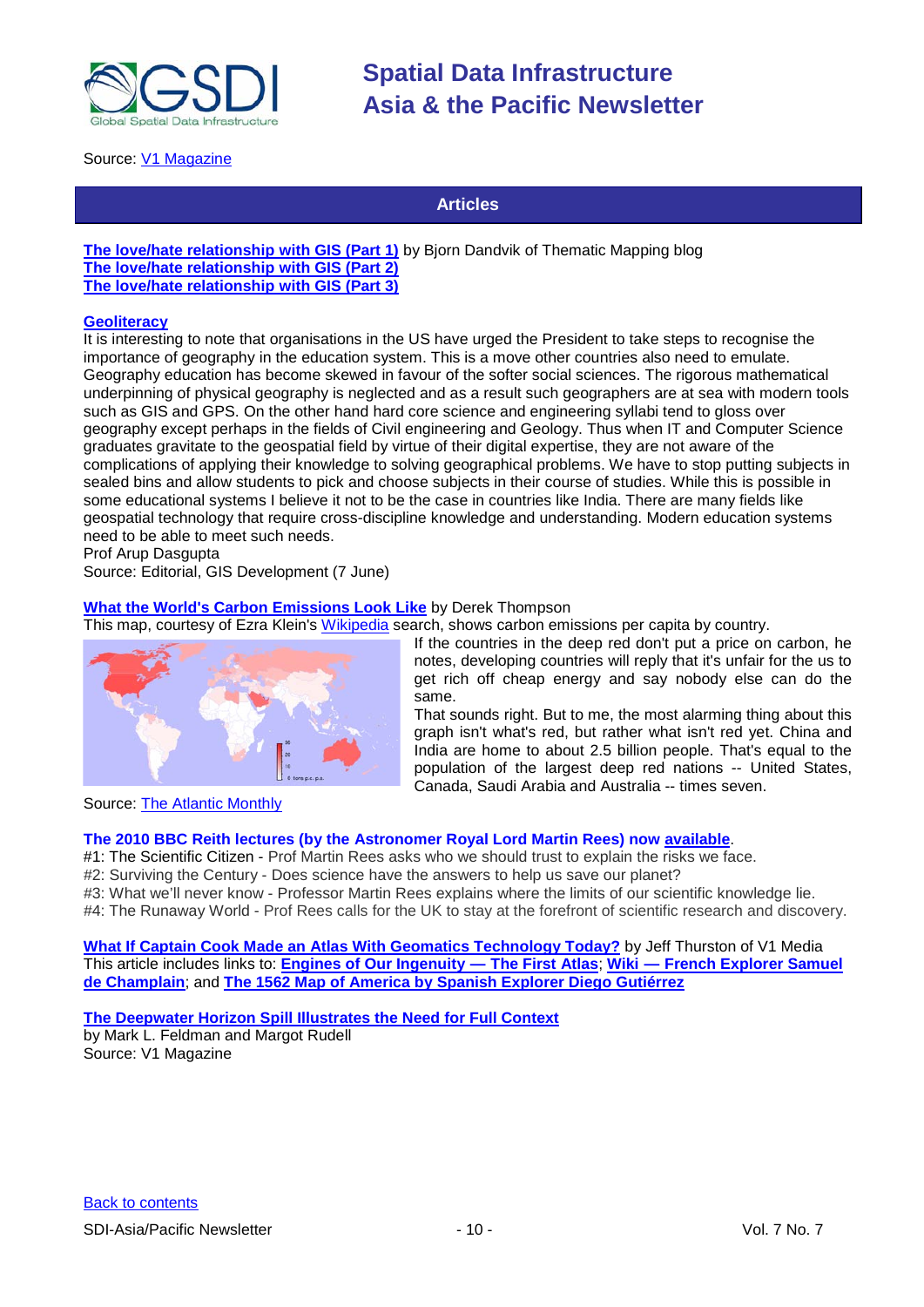

# **Books and Journals**

# <span id="page-10-0"></span>**New ESRI Press Book Highlights SDI Efforts in Europe**

**Redlands, California - June 10, 2010 -** *[Building European Spatial Data Infrastructures, Second Edition,](http://esripress.esri.com/display/index.cfm?fuseaction=display&websiteID=174&moduleID=0)*  published byESRI Press, details the European Union's (EU) ongoing efforts to develop comprehensive, multinational spatial data infrastructures (SDIs). Designed as a reference for geographic information system (GIS) professionals and decision makers, the new edition promotes a general understanding of SDI concepts and provides examples of practical applications. Source: [Spatial News](http://spatialnews.geocomm.com/dailynews/2010/jun/11/news2.html)

#### **[SERVIR-Africa community news -](http://www.servir.net/africa/index.php?option=com_mamblog&Itemid=54&task=show&action=all&id=0&ignorecount=1) entries posted in May 2010**

- Now available for download: South African Risk and Vulnerability Atlas

#### **[UN SPIDER \(May 2010\) Newsletter and Updates](http://www.un-spider.org/content/3534/un-spider-newsletter-may-2010)**

SpaceAid: Supporting response to earthquakes in Chile and China Feature: Technical Advisory Missions to Small Island Developing States Outreach: Colombia, Nairobi, Bangkok Case Study: CATHALAC environmental mapping for Guatemala

Network: New RSOs CATHALAC, SUPARCO, SRI NASU/NSAU

# **May 2010 [UPDATES](http://www.un-spider.org/content/3551/may-2010)**

- 1. SpaceAid support to Guatemala, Pakistan, Tajikistan, and Kenya
- 2. Focus on user requirements at CEOS/WGISS-29 Meeting in Bonn
- 3. UN-SPIDER supporting the establishment of a crop-monitoring project in Guatemala
- 4. Fostering the SPIDER Thematic Partnership for Latin America and the Caribbean
- 5. UN-SPIDER at the Workshop on Space-Technology Applications in Disaster Risk Reduction in Beijing
- 6. UN-SPIDER Technical Advisory Mission to Maldives
- 7. NOAA updates its GPS system
- 8. NASA Awards Global Precipitation Measurement Microwave Imager
- 9. Measuring the height of volcanic ash
- 10. Gulf of Mexico oil spill in the Loop Current
- 11. UN campaign to make cities more resistant to disasters

<Conferences and Workshops>

# **[ILS White Paper Examines Torrens System in U.S.](http://en.landsystems.com/content/view/163/19/)**

International Land Systems (ILS), Inc. in conjunction with the Property Records Industry Association (PRIA) today released a white paper titled ["The Earthen Vessel: Land Records in the United States,](http://en.landsystems.com/downloads/white_papers/PRIA_Paper_Earthen_Vessel_final_rev1.pdf)" detailing different types of land records including the advantages of the Torrens land registration system. ILS President Peter Rabley and ILS Senior Legal Advisor Justin T. Holl, Jr. explain the effectiveness of the Torrens system in the white paper. Because land records are associated with specific parcels instead of individuals under the Torrens system, searches related to land parcels are far more efficient. Also, geographic information, including maps, digital or otherwise, can be shared easily. Source: ILS

#### **The Look of Maps: an Examination of Cartographic design**

Esri Press is proud to expand its cartographic classics series with *[The Look of Maps: An Examination of](http://esripress.esri.com/display/index.cfm?fuseaction=display&websiteID=175&moduleID=0)  [Cartographic Design](http://esripress.esri.com/display/index.cfm?fuseaction=display&websiteID=175&moduleID=0)* by Arthur H. Robinson. The series also includes *Cartographic Relief Presentation* by Eduard Imhof and the soon-to-be-published *Semiology of Graphics* by Jacques Bertin. Originally published in 1952, *The Look of Maps* is based on Robinson's doctoral research, which investigated the relationship between science and art in cartography and the resultant refinement of graphic techniques in mapmaking to present dynamic geographic information.

The book examines a wide range of topics related to the visual aspects of cartography including lettering, structure, and color. It is considered by many to have inspired the shift in cartographic research from the simple production of maps to communication and design theory.

Robinson authored and coauthored many influential articles and books on cartography including *Elements of Cartography, The Nature of Maps,* and *Early Thematic Mapping in the History of Cartography.* In addition, he developed the Robinson projection, which is used to create visually appealing maps of the world by minimizing the distortion inherent in projecting a spherical image onto a two-dimensional plane. *The Look of Maps* is a

#### [Back to contents](#page-0-0)

SDI-Asia/Pacific Newsletter  $\sim$  11 - The SN No. 7 No. 7 No. 7 No. 7 No. 7 No. 7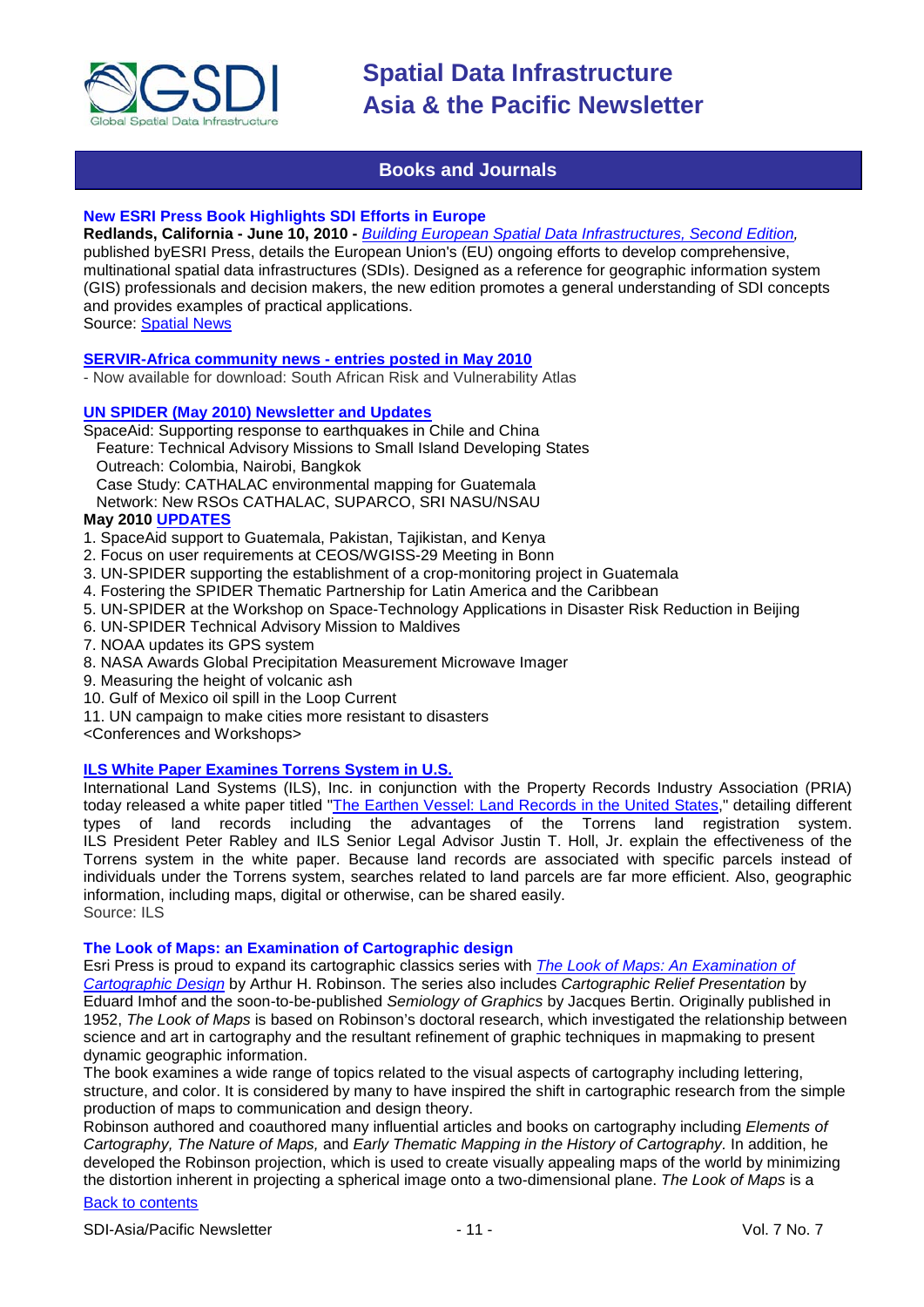

fundamental reference for students and professionals in the field of cartography and cartographic design as well as being an essential resource for map libraries.

*[The Look of Maps: An Examination of Cartographic Design](http://esripress.esri.com/display/index.cfm?fuseaction=display&websiteID=175&moduleID=0)* (ISBN-13: 9781589482623, 124 pages, \$39.95) is available at online retailers worldwide, at [www.esri.com/esripress,](http://www.esri.com/esripress) or by calling 1-800-447-9778. Outside the United States, visit [www.esri.com/esripressorders](http://www.esri.com/esripressorders) for complete ordering options, or visit [www.esri.com/distributors](http://www.esri.com/distributors) to contact your local Esri distributor. This review from [V1 Magazine](http://www.vector1media.com/news/top-stories/53-corporate-news/13786-the-look-of-maps-the-latest-book-from-esri-press-cartographic-classics-series)

**[Manual of Geospatial Science and Technology](http://www.vector1media.com/articles/reviews/13263-manual-of-geospatial-science-and-technology)** by John D. Bossler, James B. Campbell, Robert B. McMaster, & Chris Rizos – reviewed by Jeff Thurston of V1 Magazine

# *[Building European Spatial Data Infrastructures](http://esripress.esri.com/display/index.cfm?fuseaction=display&websiteID=174&moduleID=0)* by Ian Masser

This book explores the efforts of the European Union (EU) to create a framework for a multinational infrastructure for spatial information in Europe (INSPIRE). This framework will enable the EU to exploit the myriad opportunities created by modern GIS technologies. In its second edition, this book presents an overview of the innovative activities being performed by both the public and private sector to comply with the INSPIRE Directive, and explains the rationale and the processes involved in SDI development and implementation. Designed as a reference for GIS professionals and decision makers, this book promotes a general understanding of SDI concepts and provides examples of practical applications. ISBN: 9781589482661 2010 108 pages \$34.95

#### <span id="page-11-0"></span>**[Back to contents](#page-0-0)**

# **Just for Fun!**

#### **[Woman Claims in lawsuit that Google Maps Made Me Walk Onto the Highway](http://www.loweringthebar.net/2010/05/google-maps-made-me-walk-onto-the-highway-woman-claims.html)**

In my opinion, mapping software paired with GPS technology is one of the more remarkable developments of the modern age, but you know what? You do still need to look where you're going occasionally. Please remember this if you are out for a walk this fine Memorial Day.

From OverLawyered.com: Lauren Rosenberg of Los Angeles "is suing Google because Google Maps issued directions that told her to walk down a rural highway. She started walking down the highway — which had no sidewalk or pedestrian paths — and was struck by a car."

Note that Para 8 of the Complaint pleads that "At all times [the Plaintiff] was and is a competent adult". Original Complaint available at [<http://www.scribd.com/doc/32136379/Rosenberg-v-Harwood-Google>](http://www.scribd.com/doc/32136379/Rosenberg-v-Harwood-Google) Source: [LoweringTheBar.net](http://www.loweringthebar.net/) & [OverLawyered.com](http://overlawyered.com/2010/05/by-reader-acclaim-sues-google-over-map-instruction/)

**SEE ALSO:** "It Wasn't Me, Officer! It Was My GPS. What happens when we blame our navigation devices for our car crashes" [by Tom Vanderbilt](http://www.slate.com/id/2256493/pagenum/all/#p2)

The GPS-assisted crash has become an occasional—and eyebrow-raising—staple of news coverage: Every few months, one hears about a driver faithfully obeying the "turn by turn" instructions of an in-car navigation system, only to find him- or herself in trouble when the actual traffic landscape fails to conform.

**Editor's Note:** while we may derive amusement from those who get themselves into trouble by unquestioningly following Google or GPS devices, Vanderbilt's article describes experienced pilots flying simulated Boeing 727s who completed landings using heads-up guidance *without* noticing the rather conspicuous presence of a large jet turning onto the runway.

Source: [www.Slate.com](http://www.slate.com/)

#### **[Plants Text Message Farmers When Thirsty](http://www.ars.usda.gov/is/pr/2008/080429.htm)**

Beginning this crop season, farmers will be able to receive text messages on their cell phones from their plants saying whether they are thirsty or not.

Source: US Dept of Agriculture

#### **Presentation Blues - fed up to your back teeth with inane PowerPoint presentations ??????**

Why do people still travel the world to conferences? Jeremy Wagstaff says its for that cuddly warm, person to person feeling.

Source: [Jeremy Wagstaff's LooseWire blog](http://www.loosewireblog.com/2010/05/presentation-blues.html) & BBC World Service Business Daily [podcast](http://downloads.bbc.co.uk/podcasts/worldservice/bizdaily/bizdaily_20100623-0832a.mp3) (Wed, 23 June Editor's note: the [LooseWire blog](http://www.loosewireblog.com/) is an entertaining site discussing modern technology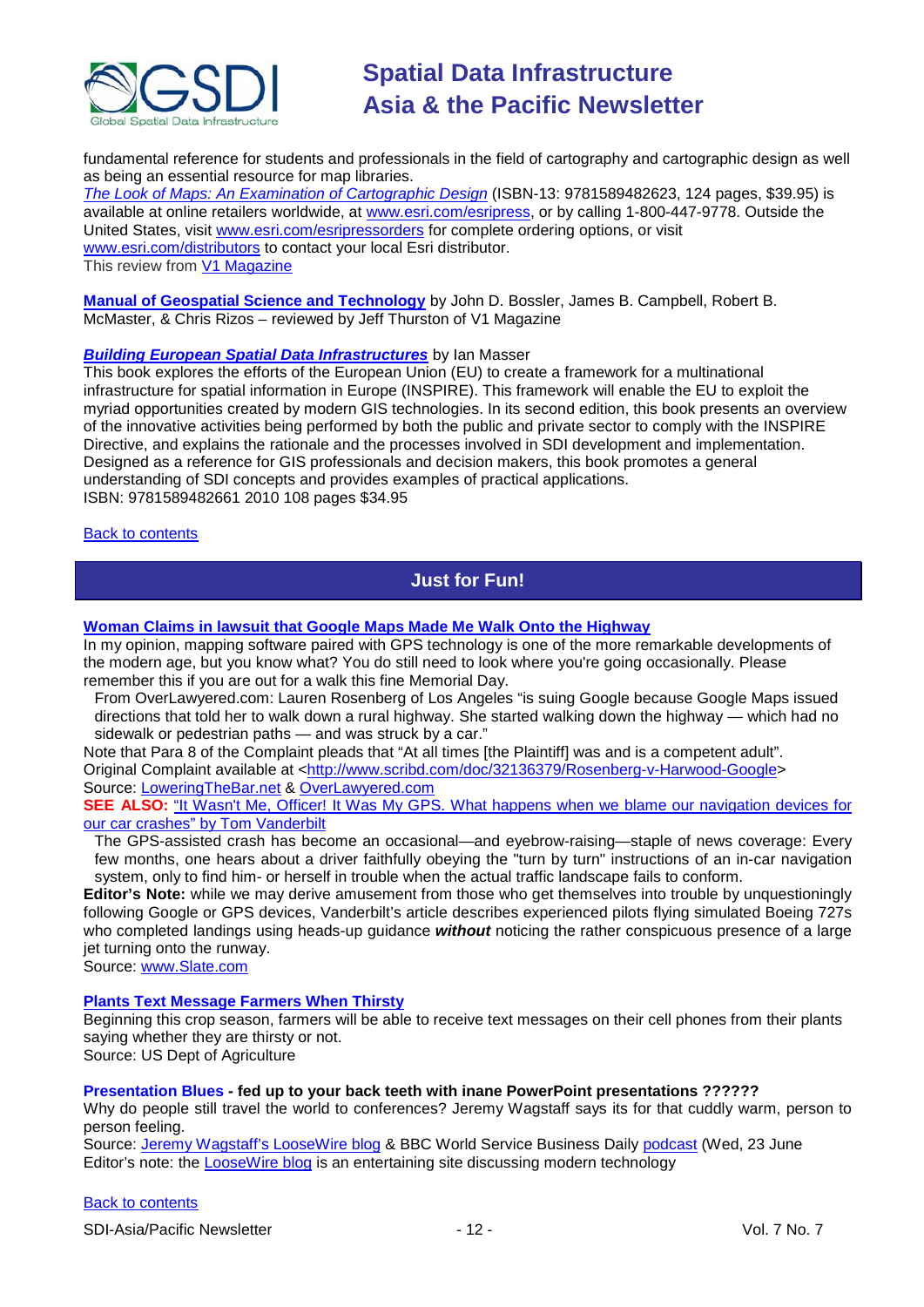

# **[Hand drawn Map Association](http://www.handmaps.org/index.php)** website

#### <span id="page-12-0"></span>**[Back to contents](#page-0-0)**

# **Training Opportunities**

#### **[Master's Program in Photogrammetry and Geoinfomatics at Stuttgart, Germany](http://www.hft-stuttgart.de/)**

Internatinal Master's Course Photogrammetry and Geoinformatics offered by Hochschule fuer Technik Stuttgart, Germany

Tuition and Fees - 613 Euro for each semester

Please contact with Prof. Dr. D. Schroeder, phone +49 711 8926 2612, fax +49 711 8926 2556 [email](mailto:MSc-Manager@hft-stuttgart.de)

# **NEW Master's, Diploma & Certificate Courses in Cartography & Mapping**

The Department of Geographical & Earth Sciences, University of Glasgow, UK has added TWO new MSc courses to its **Post-Graduate Taught Programme for Cartography and Mapping**:

1. Applied Population & Statistical Mapping 2. Landscape Monitoring & Mapping

Existing courses include: Geoinformation Technology & Cartography, Geospatial & Mapping Sciences

Details and contact information can be found at: [<http://www.ges.gla.ac.uk:443/degrees/postgraduate/courses>](http://www.ges.gla.ac.uk:443/degrees/postgraduate/courses) The Courses begin in SEPTEMBER 2010. A limited number of Scholarships will be available for all of these programmes.

Master's courses may be available full or part time, it may also be possible to study for a Postgraduate Diploma or Certificate, or take specific courses or sub-units as CPD.

### **[United Nations University and ESRI to Collaborate on GIS Research and Training](http://news.gislounge.com/2010/02/united-nations-university-and-esri-to-collaborate-on-gis-research-and-training/?utm_source=feedburner&utm_medium=feed&utm_campaign=Feed%3A+GeospatialPressReleases+%28Geospatial+Press+Releases%29)**

ESRI and United Nations University (UNU) recently approved a memorandum of understanding (MOU) at the university's headquarters in Tokyo, Japan. They will collaborate on research, create Centres of Excellence, promote the exchange of graduate students and provide GIS training opportunities within and by UNU. Source: GISLounge

# **[The New Professional Spatial Information Programs](http://www.geom.unimelb.edu.au/future/masters.html)** at the [University of Melbourne](http://www.unimelb.edu.au/)

# **Master of Engineering (Geomatics)**

# **Master of Spatial Information Science**

This item was extensively covered in [Volume 7, issue 3 \(March 2010\)](http://portal.gsdi.org/files/?artifact_id=688) of the SDI-AP newsletter and is here reprinted in abbreviated form.

#### **[Forestry GIS User Group Opens for Membership](http://www.vector1media.com/news/top-stories/53-corporate-news/8187-forestry-gis-user-group-opens-for-membership)**

ESRI has launched a new user group specifically for its forestry and timberland management customers. The newly formed ESRI Forestry Group (EFG) will build opportunities for foresters to learn about business solutions, network with like-minded professionals and develop professional growth. Source: Vector1Media

#### **UNIGIS MSc now in Australia**

The international UNIGIS MSc postgraduate degree is now offered in Australia through the UNIGIS study centre at the University of Canberra, ACT. Students are invited to enrol in a joint program combining the capacities from the University of Canberra and University of Salzburg, Austria.

This new UNIGIS study centre is led by Prof. George Cho at the Institute of Applied Ecology, University of Canberra. The program offers in-service distance education for professionals interested in GIS and Geoinformatics. Courses towards the MSc were launched with an on-site workshop in 2009 and lead students to obtain recognised international academic degrees.

Source: [http://www.unigis.net](http://www.unigis.net/)

#### **[Trimble Seminars](http://www.trimble.com/mgis/webinars.shtml)**

Trimble will launch a new series of web seminars for people with an interest in GPS and GIS. They will be offered every 4-6 weeks. The schedule for upcoming 'webinars' includes: an introduction to the new Yuma rugged tablet computer and VRS. Visit the [Trimble website](http://www.trimble.com/mgis/webinars.shtml) for more information. Source: [Asian Surveying & Mapping](http://www.asmmag.com/news)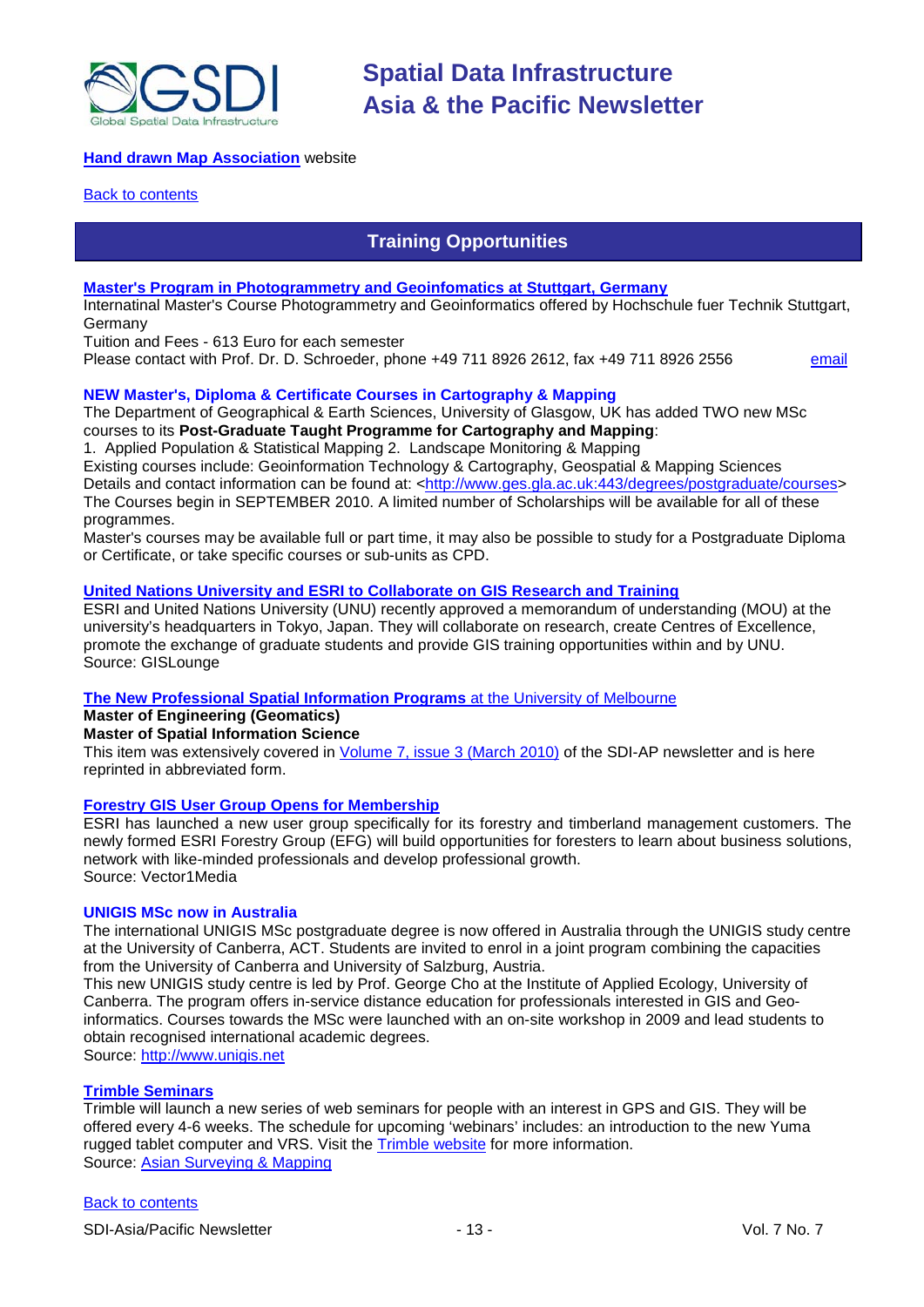

# **Web Map Gallery**

# [Web Map Gallery](http://www.directionsmag.com/webmapgallery/) | [Contribute Web Map](http://www.directionsmag.com/webmapgallery/?duty=Contribute)

Web Map Gallery is a resource for readers to see what others geospatial professionals have created. We encourage you to contribute to the gallery so that all may benefit from the breadth of geospatial applications now being used in many industries. Please feel free to use the link "Contribute Web Map" above to add your own Internet-based mapping application with as much information as necessary to explain your contribution. Source: [Directions Magazine](http://www.directionsmag.com/webmapgallery/)

#### **[GIS software training by ESRI](http://training.esri.com/gateway/index.cfm?fa=trainingOptions.gateway)**

ESRI now offers access to more than 40 beginning, intermediate and advanced instructor-led GIS courses through a variety of training alternatives and venues including

• Video teleconferencing training at the ESRI learning centers

• Virtual Classroom **online training delivered to students' own workplaces or home computers** Source: GIS News

#### **[ESRI Training Program](http://www.esrisingapore.com.sg/training.html)**

ESRI in Singapore has released its training schedule for the first part of 2010, up to next February. Seats are reserved on a first come, first served basis, upon registration. Training prerequisites will be as indicated in the course notes. For course outlines, contact [ESRI](mailto:training@esrisa.com) direct.

#### **[Geospatial technology update seminars scheduled for SE Asia](http://www.esri.com/news/releases/10_1qtr/geo-tech.html)**

ESRI and GIS Development will present free seminars to mapping agencies in Southeast Asia. The Geospatial Technology Update seminars will take place in Jakarta, Indonesia; Bangkok, Thailand; Hanoi, Vietnam; Kuala Lumpur, Malaysia; and Manila, Philippines. The seminars commenced January 2010. The seminars will outline technology trends in the geospatial community including how to take advantage of the Web 2.0 environment, the integration of topographic and remotely sensed data and how to best offer published data via cloud computing.

Mapping organisation staff members and managers and their affiliates, including national hydrographic and aeronautical agencies, are invited to attend the free, daylong program in their respective cities. For more information and to register, visit [http://www.GISdevelopment.net/GTUS.](http://www.gisdevelopment.net/GTUS) For more information on how mapping agencies use GIS software, visit [www.esri.com/maps](http://www.esri.com/maps)

#### **[FOSS 4G 2010 Workshops -](http://2010.foss4g.org/) Barcelona, Spain.** – [Workshop webpage](http://2010.foss4g.org/workshop02.php)

This item was extensively covered in [Volume 7, issue 3 \(March 2010\)](http://portal.gsdi.org/files/?artifact_id=688) of the SDI-AP newsletter and is here reprinted in abbreviated form.

#### **September 6 Workshops (Monday afternoon, 15-18h)**

- W-01: Web mapping with GeoServer
- W-02: gvSIG 1.9 user workshop
- W-03: Setting up an OpenStreetMap rendering toolchain
- W-04: Introduction to PostGIS
- W-05: Introduction to the Mapbender geoportal framwework
- W-06: Solid web mapping with Python
- W-07: Practical introduction to ZOO, the powerful WPS platform

# **September 7 Workshops (Tuesday morning, 9-12h)**

#### W-08: Getting started with MapServer

W-09: Quantum GIS and PostGIS: Solving spatial problems and creating web-based analysis tools

- W-10: FOSS4G routing with PgRouting tools, OpenStreetMap road data and GeoEXT
- W-11: Working with OpenLayers
- W-12: GeoNetwork for dummies, or how to setup an SDI in 3 hours
- W-13: Geospatial for java
- W-14: Practical introduction to GRASS

**FOSS 4G 2010 Tutorials - Barcelona, Spain.** – [Tutorials webpage](http://2010.foss4g.org/tutorial01.php) (7 – 9 September) Source: FOSS4G [2010 press release 5](http://wiki.osgeo.org/wiki/FOSS4G_2010_Press_Release_5)

**[Transparency in Land Administration -](http://www.aru.ac.tz/page.php?id=136) (2 weeks) - Ardhi University TANZANIA (18 – 31 November, 2010)** Course objectives: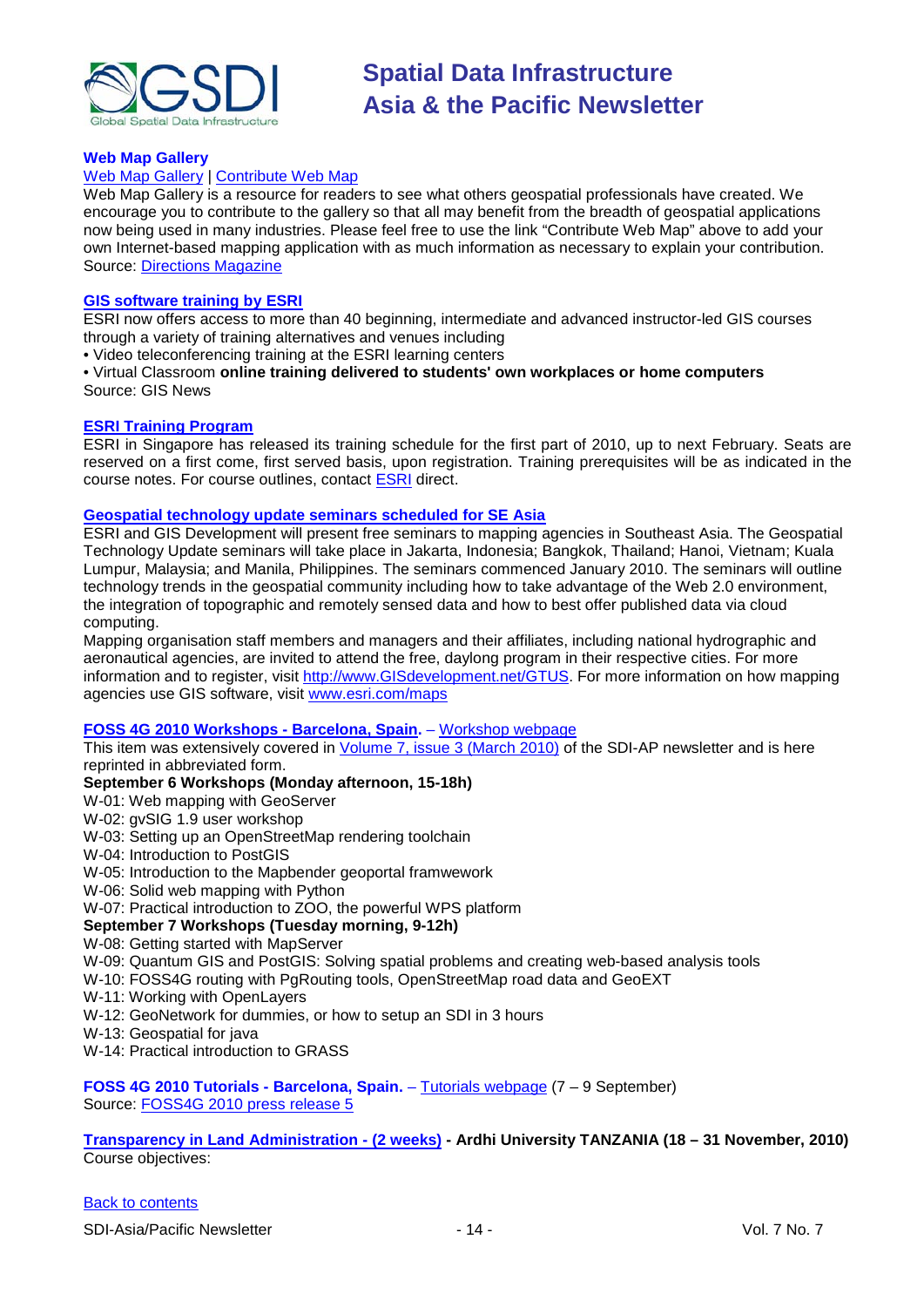

Transparency in land administration is a critical factor and a precondition for enhanced good governance. It is also a major step towards elimination of corruption in land administration. The objectives of this course are;

To share innovative tools to achieve tenure security and transparency in land administration; To enhance participants' awareness and understanding of transparency, disclosure management and flow of information in land administration matters; and

To inculcate knowledge on tools required to engender and operationalise and monitor transparency in land administration.

**[5th Thailand GIS for Disaster Risk Management Course](http://www.adpc.net/v2007/TRG/TRAINING%20COURSES/INTERNATIONAL%20COURSES/2010/GIS/Default.asp)** Bangkok, Thailand, 16-27 August

#### <span id="page-14-0"></span>**[Back to contents](#page-0-0)**

# **Funding Opportunities, Awards, Grants**

#### **[Trimble Student Paper Competition for Surveying](http://www.trimbledimensions.com/StudentPaperPromotion/default.aspx)**

Trimble is holding its 2010 Surveying Student Paper Competition. The winning student author will have the opportunity to present their survey application paper at Trimble Dimensions 2010 in Las Vegas, Nevada. The winner will receive a trip to the conference plus 3 nights' accommodations to take part in Trimble's internationally recognized conference with surveying professionals from around the world. In addition, the winning student's school will also receive a Trimble® R8 GNSS System.

# **How to Enter: (Full details at the Competion web page)**

To enter, submit your completed entry form below with a written paper of 1500 words or more. The paper must describe an application and use of Trimble Survey equipment. All papers must be submitted in the English language, in Microsoft Word format.

All entries must include the student's name, student's address, student's email address, University name and address in order to be eligible for the competition.

Entries will be accepted from June 14th until August 15th, 2010. Judging of entries will occur from August 16th, 2010 to September 21st, 2010. The announcement of the winner will be September 22nd, 2010.

#### **Wanted: Innovative [Ideas for Applications in Satellite Navigation](http://www.galileo-masters.eu/index.php?kat=press.html&anzeige=press27.html)** *€20,000 grand prize*

The seventh European Satellite Navigation Competition (ESNC) has commenced its search for applications in satellite navigation at [<www.galileo-masters.eu>](http://www.galileo-masters.eu/). Until the end of July, innovators all over the world will have the chance to develop their ideas for new products and services based on satellite positioning.

#### **ESRI's Mashup Challenge Winners Announced**

Links to the winning mashups and related videos can be found at [http://www.esri.com/apimashup.](http://www.esri.com/software/mapping_for_everyone/api/mashup.html) Source: [Directions Magazine](http://www.directionsmag.com/press.releases/?duty=Show&id=45995)

#### **Asia - [RS and GIS Scholarships](http://www.ait.ac.th/AIT/admissions/Current_Scholarships)**

Remote Sensing and GIS field of study at Asian Institute of Technology (Thailand) has recently announced scholarships for this coming August 2010 semester. These scholarships will be granted to students who have excellent study records. Please take your chance to apply for this scholarship.

#### **[MapGuide Project Sponsorship Program](http://mapguide.osgeo.org/sponsorship)**

The MapGuide Project Steering Committee is pleased to announce the MapGuide Open Source Project Sponsorship and Donation program. This program provides a source of funding to help ensure the continued success of MapGuide Open Source. The full details of the program are available at the URL link above. Source: [OSGeo](http://www.osgeo.org/node/978)

#### **[NAVTEQ Global LBS](http://developer.navteq.com/site/global/market/lbs_challenge/p_lbs_home.jsp) Challenge**

#### **Registration for all Regions is now CLOSED**

Registration for all five regions is now closed. You can view the remaining key dates for each region [on the](http://www.nn4d.com/site/global/market/lbs_challenge/about/key_dates/p_key_dates.jsp)  [2010 LBS Challenge calendar. V](http://www.nn4d.com/site/global/market/lbs_challenge/about/key_dates/p_key_dates.jsp)iew photos and videos from the award ceremony of each region on the [2010](http://www.nn4d.com/site/global/market/lbs_challenge/gallery/2010_lbschallenge/p_2010lbschallenge.jsp)  [LBS Challenge Gallery.](http://www.nn4d.com/site/global/market/lbs_challenge/gallery/2010_lbschallenge/p_2010lbschallenge.jsp)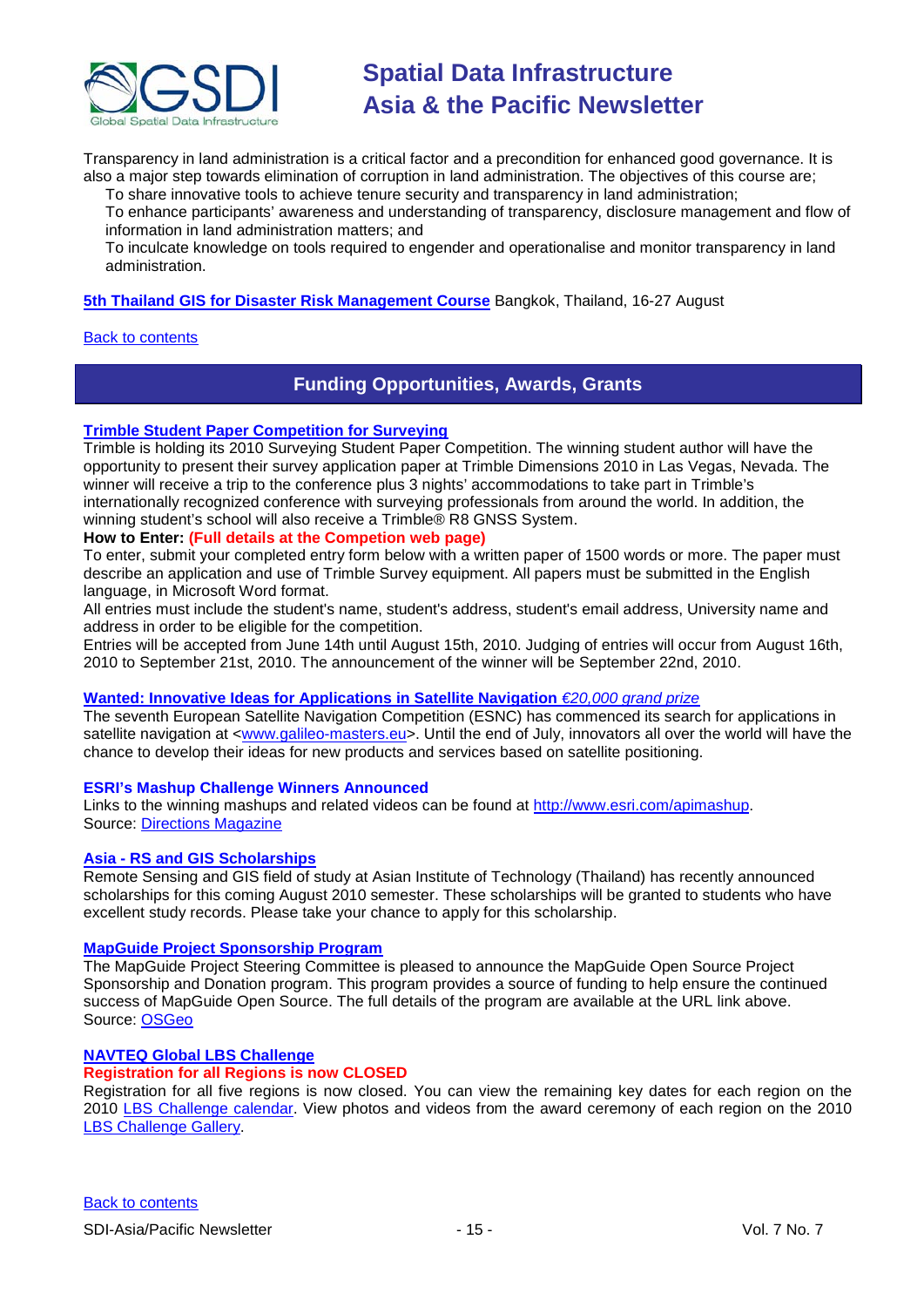

#### **Earn a PhD in Fuxin**

Professor Xu Aigong is seeking PhD students to study under him at Liaoning Technical University in Fuxin, China. His subjects of interest include geodesy and geomatics, GNSS, GIS and intelligent transportation systems. Students may be eligible for support under the 2010 Liaoning Provincial Government Scholarship Program. Email [Prof. Xu](mailto:%22xu_ag@126.com%22) for details

#### **[ICIMOD Photo Contest on Mountain Biodiversity](http://www.icimod.org/photocontest/2010/page/about)**

ICIMOD is organising a Photo Contest on 'Mountain Biodiversity' to mark the International Year of Biodiversity 2010 and raise awareness of the vital role that mountain biodiversity plays in sustaining life in the Hindu Kush Himalayan region and beyond. The themes of the competition reflect the theme of the [International](http://www.cbd.int/2010/welcome/) Year of [Biodiversity 2010](http://www.cbd.int/2010/welcome/) 'Biodiversity is life. Biodiversity is our life', and the theme for the International Day for [Biological Diversity 22 May 2010](http://www.cbd.int/idb/2010/) 'Biodiversity, Development and Poverty Alleviation'. Regional Scope

To qualify for the competition, images must be taken within the Hindu-Kush Himalayan portion of ICIMOD's regional member countries - Afghanistan, Bangladesh, Bhutan, China, India, Myanmar, Nepal, and Pakistan as shown in the [ICIMOD regional map.](http://www.icimod.org/index.php?page=43)

#### **ESRI Australia supports Spatial Technology in Schools competition**

ESRI Australia is proud to once again support the annual Spatial Technology in Schools competition. The competition sees students from across Australia use GIS technology in challenging, informative and fun ways to assist in solving a problem from any area of the curriculum.

The competition is conducted in each State and Territory of Australia, and New Zealand, with a prize awarded for the best project in each region. The winners of each region are then judged to determine the Regional Winner.

ESRI Australia is providing free ArcGIS software licences for schools entering in the competition. By using the same software that is used by millions of GIS professionals around the world every day, students will gain real insights into how GIS is used to solve real-world issues.

Participating schools can request their free licence by visiting [<www.esriaustralia.com.au/esri/6176.html>](http://www.esriaustralia.com.au/esri/6176.html) or by contacting ESRI Australia Connect via email at [<connect@esriaustralia.com.au>](mailto:connect@esriaustralia.com.au).

<span id="page-15-0"></span>[Back to contents](#page-0-0)

# **Employment Opportunities**

**Spatial Jobs Online (Australia) Because of tight application closing dates the editors provide these**  websites for employment seekers to access directly: <<http://www.spatialjobs.com.au/> > and < [http://www.GISjobs.com.au](http://www.gisjobs.com.au/) >

#### **Looking for a GIS - Geomatics Job in Canada?**

Here are some links: 1) [Geomatics Canada Job Site;](http://geomaticscanada.com/jobs.cfm) 2) [GeographyJobs.ca;](http://www.geographyjobs.ca/) 3) [GoGeomatics Canada;](http://canada.gogeomatics.net/frmHome.aspx) 4) [Geomatics Employment Center](http://gisjobs.ca/)

Source: V1 Magazine

<span id="page-15-1"></span>[Back to contents](#page-0-0)

# **Conference Proceedings**

**[Live webcasts of the Second Open Source GIS Conference -](http://cgs.nottingham.ac.uk/~osgis10/os_home.html) 22nd June 2010**

**[Report on the Fourth Central](http://asmmag.com/features/report-on-the-fourth-central-asia-gis-conference) Asia GIS Conference**

**[The 16th Session of the Asia-Pacific Regional Space Agency Forum \(APRSAF-16\)](http://www.aprsaf.org/feature/feature_109.html)**

The **[24th FIG International Congress 2010](http://www.fig2010.com/)** (Sydney, 11-16 April) has now concluded and the papers from the [Technical Proceedings](http://www.fig.net/pub/fig2010/techprog.htm) and the [Meeting Programme](http://www.fig.net/pub/fig2010/meetprog.htm) are now available.

[Back to contents](#page-0-0)

SDI-Asia/Pacific Newsletter  $\sim$  16 - Vol. 7 No. 7

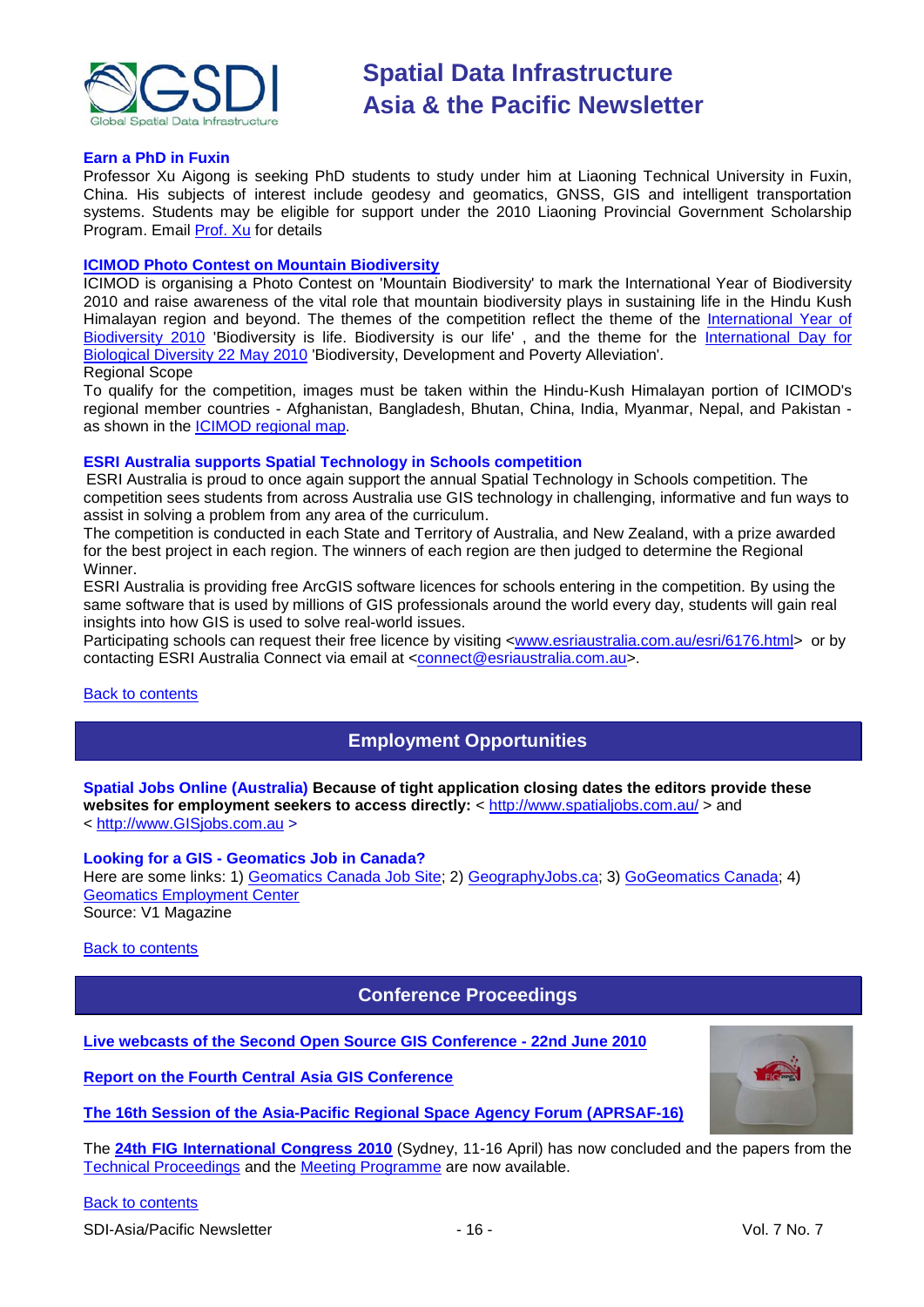

#### **[2010 ESRI Developer Summit](http://www.esri.com/events/devsummit/index.html) 22-25 March**

View the [plenary demos](http://www.esri.com/events/devsummit/videos/index.html) and [tech session videos.](http://www.esri.com/events/devsummit/tech-session-videos/index.html) More technical information is going to be posted so check back for this additional information.

Source: [ESRI](http://www.esri.com/events/devsummit/index.html)

#### **[5th gvSIG Conference Proceedings available](http://jornadas.gvsig.org/comunicaciones/reports)**

The videos of the report sessions and workshops at the 5th gvSIG Conference, held the first week of December 2009, are now available.

All the videos are available with English and Spanish audio. They are available to be downloaded directly as well as online.

With this publishing, we pretend to bring the Conference closer to the interested people that could not attend the event, having the possibility to access to the recording of the different sessions.

#### **2010 NSGIC Midyear Conference Archive Published**

The National States Geographic Information Council (NSGIC) hosted the 2010 NSGIC Midyear Conference on March 7-10, 2010 in Annapolis, Maryland, USA. The NSGIC is an organization committed to efficient and effective government through the prudent adoption of geospatial information technologies (GIT). The archive of [PowerPoint presentations](http://www.nsgic.org/events/2010_midyear.cfm) and other materials from the 2010 NSGIC Midyear Conference, is now available.The archive includes the [final on-site agenda](http://www.nsgic.org/events/2010midyear/OnsiteAgenda.pdf) (PDF) as well as the final attendance roster (PDF) from the conference. [NSGIC's on-line conference](http://www.nsgic.org/events/archives.cfm) archives include materials from the 1999 Midyear conference to the present. Source:<http://news.nsgic.org/> & Wonkug Baek

#### **[The Australian and New Zealand Map Society Conference 2010](http://blogs.slq.qld.gov.au/jol/2010/05/14/the-australian-and-new-zealand-map-society-conference-2010/)**

#### <span id="page-16-0"></span>[Back to contents](#page-0-0)

# **Conferences, Events**

For upcoming events of global or major international interest, please visit the [upcoming conference list o](http://gsdi.org/events/upcnf.asp)n the GSDI website.

#### **The editors welcome news of conferences & events from the newsletter subscribers**

| <b>Date</b>          | <b>Location</b>            | <b>Event</b>                                                                                                                                                                                                                                                                                                                                                                                                                                                    |
|----------------------|----------------------------|-----------------------------------------------------------------------------------------------------------------------------------------------------------------------------------------------------------------------------------------------------------------------------------------------------------------------------------------------------------------------------------------------------------------------------------------------------------------|
| <b>July 2010</b>     |                            |                                                                                                                                                                                                                                                                                                                                                                                                                                                                 |
| $5 - 7$ July         | Vienna                     | <b>100 Years ISPRS: Call for Papers</b><br>Organisers of the ISPRS Commission VII Symposium (5-7 July<br>2010, Vienna) are inviting papers relating to the theme, 100 Years<br>ISPRS - Advancing Remote Sensing Science. They are particularly<br>seeking contributions that critically review major research areas in<br>remote sensing. The deadline for full-paper review is 28 November<br>2009. The deadline for abstract-only review is 28 February 2010. |
| $5 - 7$ July         | Barcelona,<br><b>SPAIN</b> | <b>EDULEARN10, the International Conference on Education and</b><br><b>New Learning Technologies</b><br><b>Abstract submission: 1st April 2010</b><br>Acceptance notification: 22nd April 2010<br>Final Paper submission: 20th May 2010<br>For more information CONTACT<br><b>NOTE</b> - You can present your projects in two modalities:<br>In person: oral and poster presentations.<br>Virtually: if you can not attend in person                            |
| 5 - 11 July<br>"NEW" | Tomsk, Russia              | <b>International Conference (and Early Career Scientists School)</b><br>on Environmental Observations, Modeling and Information<br><b>Systems (ENVIROMIS-2010)</b><br>Program                                                                                                                                                                                                                                                                                   |
| 6-9 July             | Salzburg, Austria          | GI Forum 2010<br>The organisers of the GI Forum 2010 in Austria have issued a call                                                                                                                                                                                                                                                                                                                                                                              |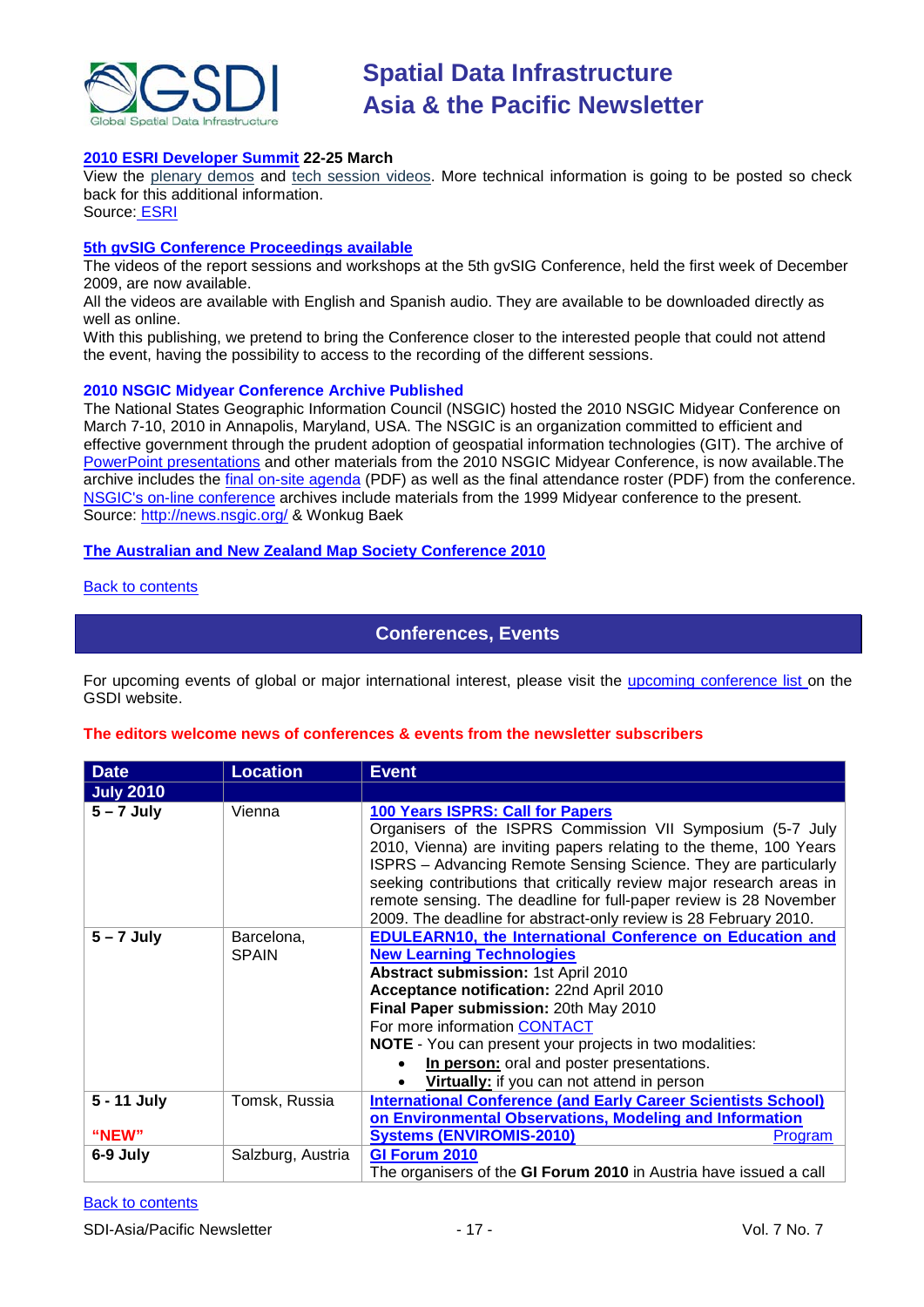

|                        |                             | for papers for the conference, which will be held 6-9 July. The<br>conference theme is spatial assessment and analysis of<br>vulnerability. Workshops will be held prior to the conference on 6<br>July. email<br><b>IMPORTANT DATES</b><br>Full papers for publication in the conference proceedings and oral<br>presentation February 1, 2010<br>Extended abstracts for discussion session February 1<br>Extended abstract for poster presentation June 7<br>Workshop presentation February 19<br><b>Registration deadlines</b><br>Early registration - until May 28, 2010<br>Online registration - until June 25<br>On-the-spot registration commences July 6<br>The GI Forum pass also provides access to the AGIT Symposium<br>and <b>AGIT Expo.</b> |
|------------------------|-----------------------------|-----------------------------------------------------------------------------------------------------------------------------------------------------------------------------------------------------------------------------------------------------------------------------------------------------------------------------------------------------------------------------------------------------------------------------------------------------------------------------------------------------------------------------------------------------------------------------------------------------------------------------------------------------------------------------------------------------------------------------------------------------------|
| 6-9 July               | Addis Ababa,<br>Ethiopia    | <b>UN Spider Regional Workshop</b><br>Contact: Mr. Michael Leitgab                                                                                                                                                                                                                                                                                                                                                                                                                                                                                                                                                                                                                                                                                        |
| "NEW"<br>$9 - 11$ July |                             | E-mail: michael.leitgab@unoosa.org<br>State of the Map 2010 -4th Annual International OpenStreetMap                                                                                                                                                                                                                                                                                                                                                                                                                                                                                                                                                                                                                                                       |
|                        | Girona, Spain               | <b>Conference</b>                                                                                                                                                                                                                                                                                                                                                                                                                                                                                                                                                                                                                                                                                                                                         |
| <b>11-12 July</b>      | San Diego                   | <b>ESRI Business GIS Summit</b>                                                                                                                                                                                                                                                                                                                                                                                                                                                                                                                                                                                                                                                                                                                           |
| $12 - 16$ July         | San Diego                   | 30 <sup>th</sup> Annual ESRI User Conference                                                                                                                                                                                                                                                                                                                                                                                                                                                                                                                                                                                                                                                                                                              |
|                        |                             | ESRI invites users to tell their GIS story by sharing their                                                                                                                                                                                                                                                                                                                                                                                                                                                                                                                                                                                                                                                                                               |
|                        |                             | experiences with GIS and presenting during a moderated session                                                                                                                                                                                                                                                                                                                                                                                                                                                                                                                                                                                                                                                                                            |
|                        |                             | at the 2010 ESRI International User Conference (ESRI UC).                                                                                                                                                                                                                                                                                                                                                                                                                                                                                                                                                                                                                                                                                                 |
| $26 - 28$ July         | Kuala Lumpur,<br>Malaysia   | <b>MapAsia 2010 &amp; ISG 2010</b><br><b>Email</b><br><b>Important Dates to Remember</b><br><b>Call for Papers</b><br>May 24, 2010<br><b>Abstract Submission</b><br>June 04, 2010<br><b>Abstract Acceptance Intimation</b><br>June 30, 2010<br><b>Submission of Full Papers</b><br>June 22, 2010<br><b>Author Registration</b>                                                                                                                                                                                                                                                                                                                                                                                                                            |
|                        |                             | For any queries related to papers, contact Simmi Sinha.                                                                                                                                                                                                                                                                                                                                                                                                                                                                                                                                                                                                                                                                                                   |
| $26 - 30$ July         | Vancouver, BC<br>Canada     | <b>GeoWeb 2010 Conference Update</b>                                                                                                                                                                                                                                                                                                                                                                                                                                                                                                                                                                                                                                                                                                                      |
| $28 - 30$ July         | Baltimore, MA<br><b>USA</b> | <b>Intelligent Spatial Decision Analysis (ISDA '10) &amp; International</b><br>Symposium on Intelligent Decision Technologies (IDT'10)<br><b>Important dates</b><br>22 March 2010: *Notification of acceptance<br>19 April 2010: *Deadline for Camera Ready Papers<br>For further information or questions, please send an e-mail to:<br>Beniamino Murgante (University of Basilicata, Italy)<br>or idt-10@kesinternational.org                                                                                                                                                                                                                                                                                                                           |
| <b>August 2010</b>     |                             |                                                                                                                                                                                                                                                                                                                                                                                                                                                                                                                                                                                                                                                                                                                                                           |
| $2 - 4$ August         | Brisbane,<br>Australia      | GITA 2010 - Australia and New Zealand<br>GITA 2010 is the premier geospatial technologies conference in<br>Australia and New Zealand. This year's program will focus on<br>"Smarter infrastructure for a sustainable future" with particular focus<br>on water reform, smart grid, critical infrastructure protection and<br>emergency management, transportation and safety, and<br>telecommunications and will feature the launch of two world class<br>technology breakthroughs!<br><b>CONTACT</b>                                                                                                                                                                                                                                                     |
| $9 - 12$ August        | Kyoto, Japan                | <b>ISPRS Commission VIII symposium</b>                                                                                                                                                                                                                                                                                                                                                                                                                                                                                                                                                                                                                                                                                                                    |
| <b>UPDATED</b>         |                             | International Society for Photogrammetry and Remote Sensing<br>Contact: (Ms. Kumiko Sekiguchi, Ms. Juri Hikiba)<br>The deadline for this full paper submission was extended to                                                                                                                                                                                                                                                                                                                                                                                                                                                                                                                                                                            |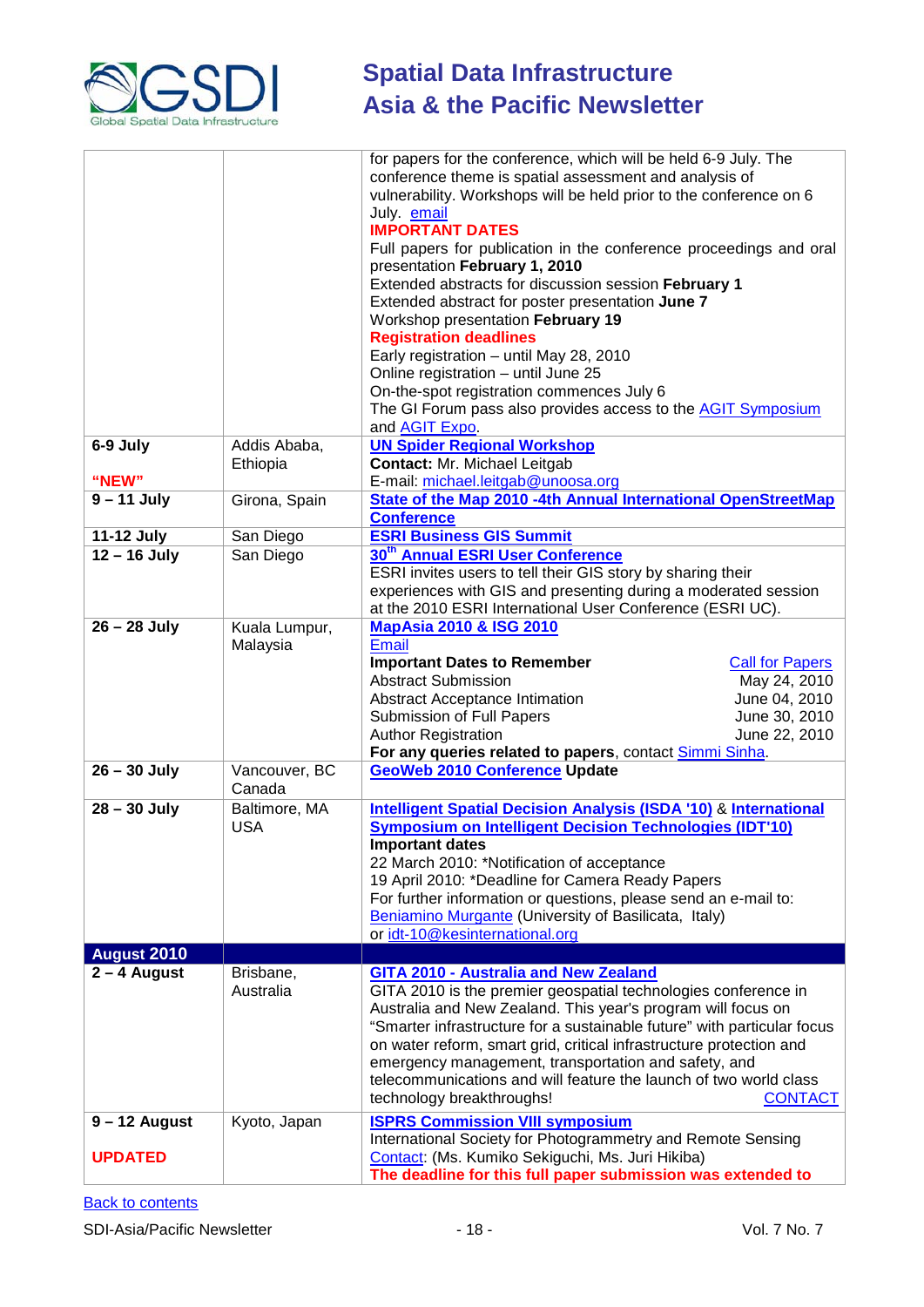

|                            |                      | June 6                                                                                                                                                                                                                                                                                                                                                                                                                                                                                                                                                                                                                                                                                                                                                                                                                                                                                                                                                                                                                                                                                                                                                                                                                                                                                                                                                                                                                                                                                                                                                                                                                                                                                                                                                                              |
|----------------------------|----------------------|-------------------------------------------------------------------------------------------------------------------------------------------------------------------------------------------------------------------------------------------------------------------------------------------------------------------------------------------------------------------------------------------------------------------------------------------------------------------------------------------------------------------------------------------------------------------------------------------------------------------------------------------------------------------------------------------------------------------------------------------------------------------------------------------------------------------------------------------------------------------------------------------------------------------------------------------------------------------------------------------------------------------------------------------------------------------------------------------------------------------------------------------------------------------------------------------------------------------------------------------------------------------------------------------------------------------------------------------------------------------------------------------------------------------------------------------------------------------------------------------------------------------------------------------------------------------------------------------------------------------------------------------------------------------------------------------------------------------------------------------------------------------------------------|
| 23 August -<br>1 September | Bangkok,<br>Thailand | <b>Call for Applications: Workshop on Asian Coastal Cities</b><br>The Southeast Asia START Regional Center and the East-West<br>Center has issued a Call for Applications for an upcoming<br>International Workshop to address the risks of flooding in Asian<br>Megacties. With support from the Asia-Pacific Network for Global<br>Change Research (APN) the Workshop on Climate Change<br><b>Vulnerability Assessment and Urban Development Planning</b><br>for Asian Coastal Cities will be held on August 23 to September 1.<br>The Workshop objectives include:<br>1) The development of capacity on the part of urban planners,<br>managers, and researchers in climate change risk and vulnerability<br>assessment and its application to urban development planning and<br>governance.<br>2) The promotion of locally led risk and vulnerability research in<br>Asian coastal cities that is linked to user needs.<br>3) The development of partnerships between researchers, planners<br>and policy makers that encourage communities of knowledge for<br>vulnerability assessment in each participating city.<br>The Workshop invites researchers, urban planners and managers,<br>practitioners, professionals and policymakers interested in and<br>working on topics related to the workshop topics to submit an<br>Application to the Southeast Asia Regional Center by 1 March<br>2010.<br>The application must include:<br>A curriculum vitae for each applicant<br>A written letter of interest describing the relevance of the workshop<br>to the applicant/team's academic or professional work and<br>expected benefits of participation<br>All materials should be submitted in English<br>For more information, review the Call for Applications or contact. |
| $25 - 7$ August<br>"NEW"   | Hue City,<br>Vietnam | <b>Asian Symposium on Disaster Impact and its Assessment in</b><br><b>Asia</b><br>The Asian Symposium on Disaster Impact and Its Assessment in<br>Asia is being organized under the aegis of the European<br><b>Commission funded FP6 MICRODIS</b><br>Integrated Project (www.microdis-eu.be).<br>Disasters in Asia have been severely affecting the local capacities.<br>This requires multi-prong actions for prevention, mitigation,<br>assessment, and management in an enabling environment - with<br>the goal of sustainability. The multi-dimensional nature of disaster<br>impact requires multi-disciplinary and multinational cooperation,<br>which is the primary goal of the MICRODIS Project. Therefore, the<br>Asian symposium is aimed at:<br>1. Bringing together multiple stakeholders: academics, bureaucrats,<br>researchers, professionals, UN representatives, NGOs and others<br>to discuss current issues on disaster impact and assessment.<br>2. Presenting multi-country, multi-discipline scenario on disaster<br>impacts that emerged out of MICRODIS empirical studies.<br>3. Sharing evidence-based knowledge and methodologies that<br>facilitate the development of prompt operational strategies for the<br>future.<br>Abstract deadline & full paper submission date HAS passed.                                                                                                                                                                                                                                                                                                                                                                                                                                                                  |
| <b>September</b><br>2010   |                      |                                                                                                                                                                                                                                                                                                                                                                                                                                                                                                                                                                                                                                                                                                                                                                                                                                                                                                                                                                                                                                                                                                                                                                                                                                                                                                                                                                                                                                                                                                                                                                                                                                                                                                                                                                                     |
| 1-3 September              | Paris                | <b>PCV2010</b><br>PCV 2010 will be held in next year. It is an ISPRS selective<br>conference covering all the aspects of computer vision and image                                                                                                                                                                                                                                                                                                                                                                                                                                                                                                                                                                                                                                                                                                                                                                                                                                                                                                                                                                                                                                                                                                                                                                                                                                                                                                                                                                                                                                                                                                                                                                                                                                  |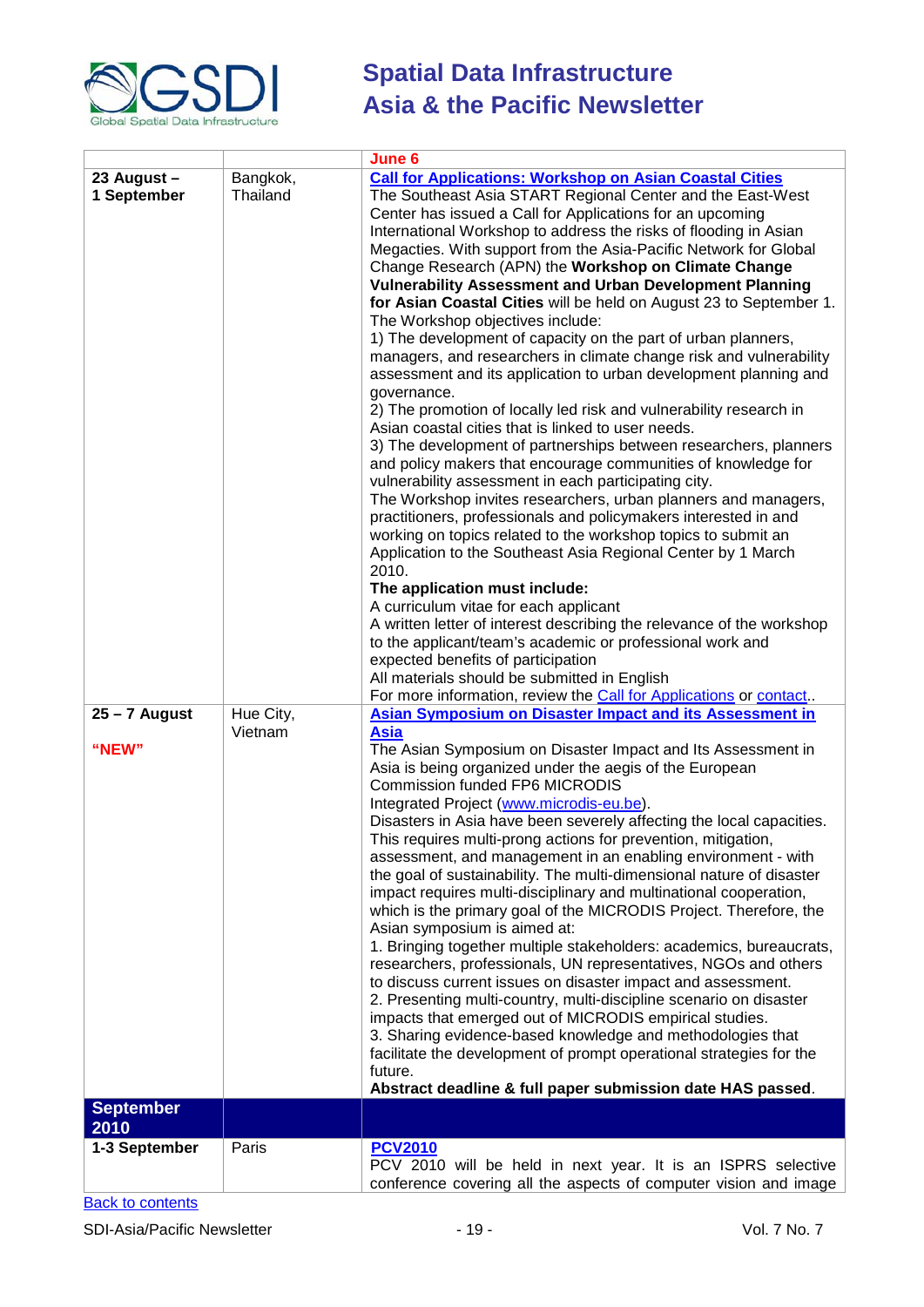

| 6-9 September                      | Barcelona, Spain | analysis dealing with geographic data. PCV focuses on the<br>processing of images and 3D point clouds, acquired from satellites,<br>aircraft or from street level acquisition systems.<br>Important dates: 1 March, 2010: for peer reviewed papers;<br>1 April: abstracts of non peer-reviewed papers.<br>31 August is tutorial day. Conference dates are 1-3 September,<br>2010. Visit the Website for further details.<br><b>FOSS4G 2010</b>                                                                                                                                                            |
|------------------------------------|------------------|-----------------------------------------------------------------------------------------------------------------------------------------------------------------------------------------------------------------------------------------------------------------------------------------------------------------------------------------------------------------------------------------------------------------------------------------------------------------------------------------------------------------------------------------------------------------------------------------------------------|
| "UPDATED"                          |                  | A listing of Abstracts & Presentations is available.<br>Aug 2010, Completed program available<br>6-7 Sep 2010, FOSS4G Workshops - Workshop webpage<br>7-9 Sep 2010, FOSS4G Presentations and Tutorials - webpage<br>10 Sep 2010, FOSS4G Code Sprint                                                                                                                                                                                                                                                                                                                                                       |
|                                    |                  | Contact Conference Chair for further details (Lorenzo Becchi)                                                                                                                                                                                                                                                                                                                                                                                                                                                                                                                                             |
| 20-3 September                     | Gaeta, Italy     | The 10th Anniversary International Scientific and Technical<br><b>Conference "From imagery to map: digital photogrammetric</b><br>technologies".<br>More information about the conference will be available soon on the<br>official site of the Conference.<br>Contact                                                                                                                                                                                                                                                                                                                                    |
| 22 September                       | Washington, DC   | LI GeoCloud 2010<br>The first conference dedicated to geospatial cloud computing<br>Call for presentations now open<br>If you would like to submit a presentation for consideration, please<br>use our submittal form to provide an outline of the topic you would<br>like to present. Preference will be given to sponsors of the<br>conference.<br>Registration for the conference will be \$595 but early registration<br>will be held June 1 through August 30. The cost for early<br>registration will be just \$495.                                                                                |
| 22-6 September                     | Toyama, Japan    | Asia-Pacific Radio Science Conference 2010 (AP-RASC10)<br><b>Contact</b>                                                                                                                                                                                                                                                                                                                                                                                                                                                                                                                                  |
| 28-30<br><b>September</b><br>"NEW" | Vienna, Austria  | <b>Geospatial intelligence Summit</b><br><b>Key topics:</b><br>Developing an effective GIS strategy<br>How to maximise co-operation accross national defence<br>and security organisations<br>How to create a national spatial data infrastructure<br>٠<br>Moving from geo-information to geo-intelligence<br>Developing an open enterprise architecture<br>Achiving true interoperability on a national and international<br>level<br>Meet the needs of multiple stakeholders<br>٠<br>Learn about the evolving relationship between military,<br>intelligence and civilian agencies                      |
| 30 September<br>1 October<br>"NEW" | Kiev, Ukraine    | IV Ukrainian Scientific and Practical Conference "National<br><b>Mapping: State, Problems, and Development Prospects"</b><br>(National Mapping - 2010)<br>Paper deadline: 30 June 2010<br>Registration deadline: 15 September 2010<br>Organized by: State Service of Geodesy, Cartography and<br>Cadastre of Ukraine, Institute of Geography of National<br>Academy of Sciences of Ukraine, Ukrainian Cartographic<br>Association and GIS-Association of Ukraine<br>Sessions. The following topics will be adressed:<br>1. National infrastructure of geospatial data.<br>2. Remote sensing of the Earth. |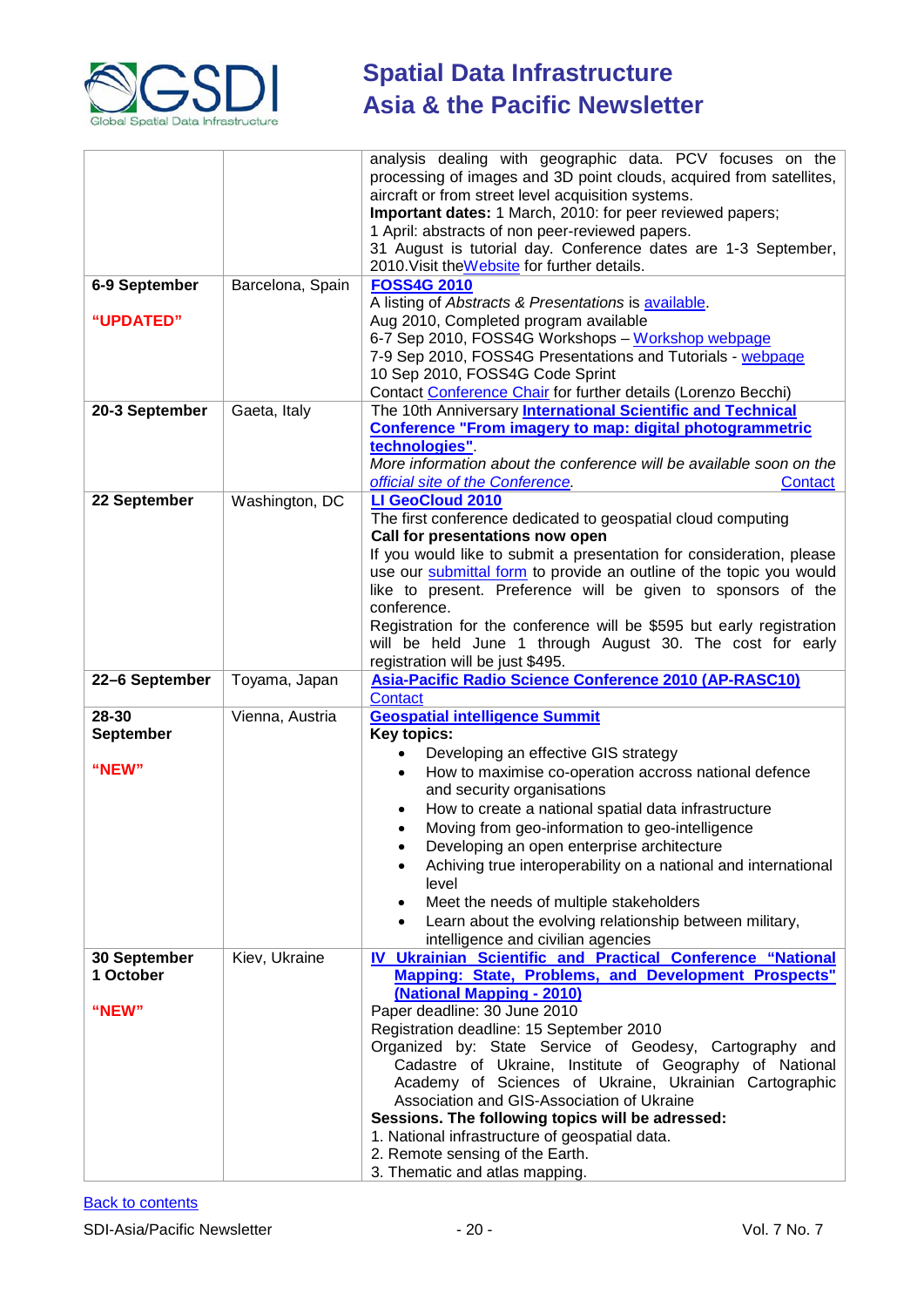

|                   |                      | 4. Geographical information systems (digital cartography,                                                                            |
|-------------------|----------------------|--------------------------------------------------------------------------------------------------------------------------------------|
|                   |                      | cartographical information in Internet, digital maps in navigation,<br>navigating systems).                                          |
|                   |                      | 5. The copyright in cartography.                                                                                                     |
|                   |                      | 6. History of cartography.                                                                                                           |
|                   |                      | Conference working languages - Ukrainian, Russian, English.<br>The presented papers will be published in the proceedings of the      |
|                   |                      | Conference.                                                                                                                          |
|                   |                      | Registration payment: 20 Euros includes entry to all sessions,                                                                       |
|                   |                      | proceedings materials, meals, coffee breaks.                                                                                         |
|                   |                      | For all questions: contact:                                                                                                          |
|                   |                      | Oksana Degtyar or <odegtyar@rambler.ru> or Victoria Molochko,</odegtyar@rambler.ru>                                                  |
| October 2010      |                      |                                                                                                                                      |
| $4 - 6$ October   | Katmandu, Nepal      | <b>Benefiting from Earth Observation</b>                                                                                             |
| "NEW"             |                      | Contact: symposium2010@icimod.org                                                                                                    |
| 10-15 October     | Songdo               | <b>SPIE Asia-Pacific Remote Sensing</b>                                                                                              |
|                   | Convensia,           | Monitoring the Human Impact on the Natural Environment of the                                                                        |
|                   | Incheon,             | <b>Coastal Zone</b>                                                                                                                  |
|                   | Republic of<br>Korea | 10-15 October 2010                                                                                                                   |
| 12-14 October     | Bonn, Germany        | <b>UN-Spider Workshop on Disaster Management &amp; Space</b>                                                                         |
|                   |                      | <b>Technology</b>                                                                                                                    |
| "NEW"             |                      | <b>Contact: Ms. Natalie Epler,</b><br>e-mail: natalie.epler@unoosa.org                                                               |
| $19 - 22$ October | <b>Singapore</b>     | <b>GSDI 12 World Conference - Realising Spatially Enabled</b>                                                                        |
|                   |                      | <b>Societies</b>                                                                                                                     |
|                   |                      | In conjunction with the 16th PCGIAP Annual Meeting.                                                                                  |
|                   |                      | <b>Call for Papers</b>                                                                                                               |
|                   |                      | ALSO: there will be a full day pre-conference workshop for PhD                                                                       |
|                   |                      | students pursuing research on SDI related topics which will be<br>similar to the highly successful workshop held in conjunction with |
|                   |                      | <b>GSDI 11.</b>                                                                                                                      |
| 24-27 October     | Stellenbosch,        | <b>22nd International CODATA Conference</b>                                                                                          |
|                   | Cape Town,           | Theme: Scientific Information for Society: Scientific Data and                                                                       |
|                   | South Africa         | Sustainable Development                                                                                                              |
|                   |                      | Abstract deadline is now closed: 30 April 2010.                                                                                      |
| 25-29 October     | Addis Ababa,         | 8th International Conference of the African Association of                                                                           |
|                   | Ethiopia             | <b>Remote Sensing of the Environment (AARSE)-2010</b>                                                                                |
|                   |                      | Theme: Earth Observation for Africa's Development Agenda 2010                                                                        |
|                   |                      | Abstract deadline: 30 April 2010. Send to                                                                                            |
|                   |                      | Final paper submission: 1 September 2010.                                                                                            |
|                   |                      | The four major scientific sub-themes of the conference are:                                                                          |
|                   |                      | • Food and Water Security                                                                                                            |
|                   |                      | • Energy Resources                                                                                                                   |
|                   |                      | · Disaster Risk Reduction                                                                                                            |
|                   |                      | • Marine and Coastal Management<br>Conference sub-themes of a more operational nature are:                                           |
|                   |                      | • Capacity-building: achievement and challenges                                                                                      |
|                   |                      | • Spatial Data Infrastructure, SDI                                                                                                   |
|                   |                      | • Space Policy in Africa                                                                                                             |
|                   |                      | • National and regional programs and projects                                                                                        |
|                   |                      | • Products                                                                                                                           |
| <b>November</b>   |                      |                                                                                                                                      |
| 2010              |                      |                                                                                                                                      |
| 31 October -      | Denver, Colorado     | <b>US - GSA Annual Meeting</b>                                                                                                       |
| 3 November        |                      |                                                                                                                                      |
| 3-4 November      | Berlin, Germany      | 5th 3D GeoInfo Conference                                                                                                            |
| "NEW"             |                      |                                                                                                                                      |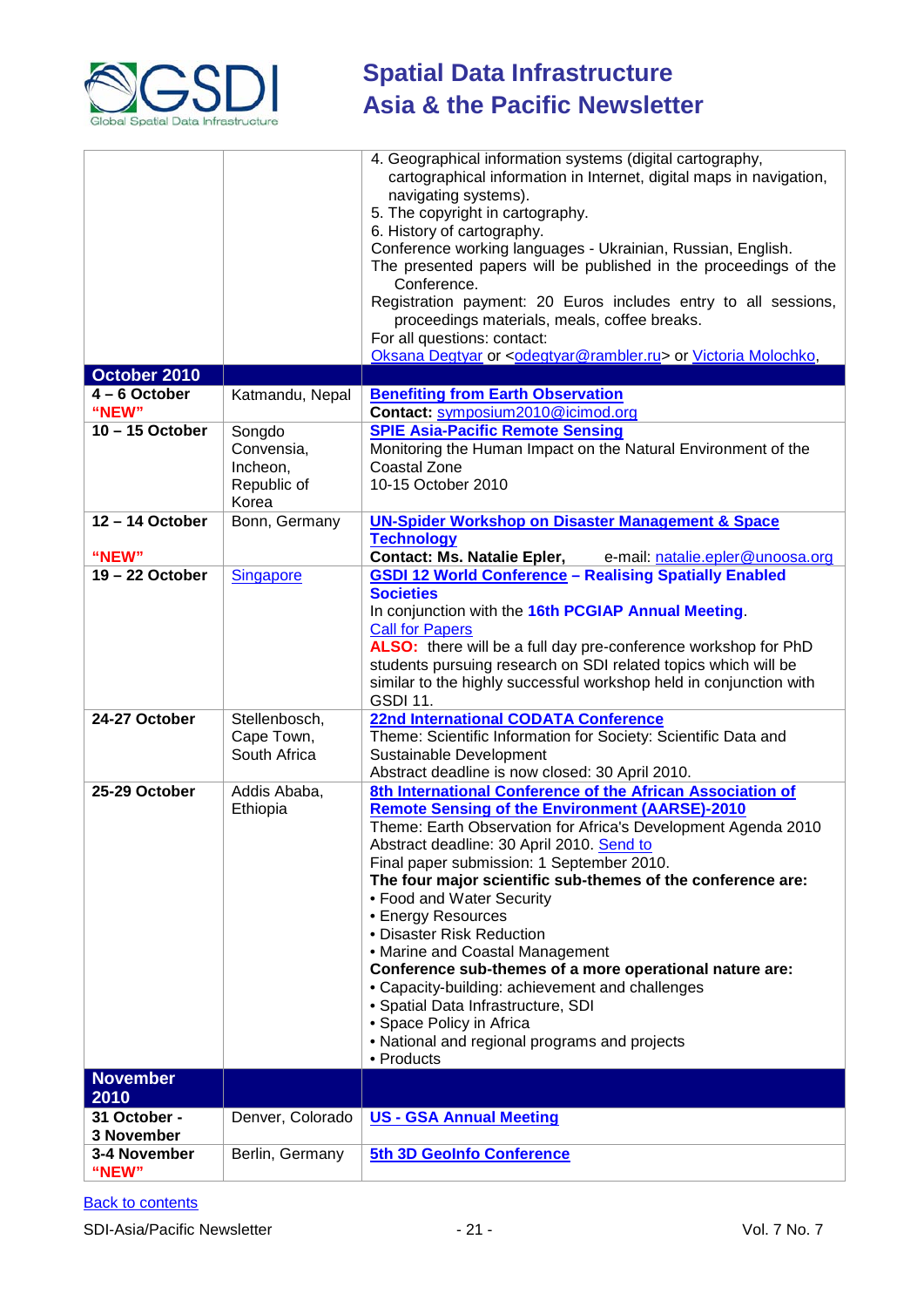

| 5-6 November                 | Kaohsiung,<br>Taipei    | <b>ASIA GIS 2010</b><br><b>Contact us</b><br>The theme for this conference is GIS and Cloud Computing.<br>Cloud computing is a hot topic in 2010 and GIS is moving to the<br>cloud computing paradigm. Invited keynote speakers will present<br>the future trend of cloud computing and its application in GIS.<br><b>Key Dates:</b><br>Deadline for Early Bird Registration<br>31 August<br>Paper Submission<br>31 August                                                                                                                                                                                                                                                                                                                                                                                                                                                                                                                                                                                                                                                                                                  |
|------------------------------|-------------------------|-----------------------------------------------------------------------------------------------------------------------------------------------------------------------------------------------------------------------------------------------------------------------------------------------------------------------------------------------------------------------------------------------------------------------------------------------------------------------------------------------------------------------------------------------------------------------------------------------------------------------------------------------------------------------------------------------------------------------------------------------------------------------------------------------------------------------------------------------------------------------------------------------------------------------------------------------------------------------------------------------------------------------------------------------------------------------------------------------------------------------------|
| $8 - 11$<br><b>November</b>  | London                  | The 5th International Conference for Internet Technology and<br><b>Secured Transactions (ICITST-2010)</b><br>Technical Co-Sponsored by IEEE UK/RI Communications Chapter,<br>Contact<br><b>IMPORTANT DATES</b><br>Early Registration Deadline: January 01 to July 31, 2010<br>Late Registration Deadline: July 31 to November 08, 2010                                                                                                                                                                                                                                                                                                                                                                                                                                                                                                                                                                                                                                                                                                                                                                                      |
| $9 - 11$<br><b>November</b>  | Taipei, Taiwan          | 2010 The 7th International Symposium on Cadastral Survey.<br>Main Topic: The Development of Cadastral Survey in New<br>Generation.<br>Contacts: Geographic Information Systems Research Center of<br>Feng Chia University. Email: joy@gis.tw                                                                                                                                                                                                                                                                                                                                                                                                                                                                                                                                                                                                                                                                                                                                                                                                                                                                                |
| $15 - 19$<br><b>November</b> | Orlando, Florida        | <b>ASPRS/CaGIS 2010 Specialty Conference</b> in conjunction with a<br>special joint meeting of ISPRS Technical Commission IV &<br>AutoCarta 2010<br><b>Important Dates</b><br>May 1, 2010 - Workshop proposals due<br>May 12, 2010 - Abstracts for papers and posters due<br>June 15, 2010 - Notice of acceptance of all proposals<br>August 15, 2010 - Presenter registration due<br>September 13, 2010 - Final papers due<br>(to be considered for publication)                                                                                                                                                                                                                                                                                                                                                                                                                                                                                                                                                                                                                                                           |
| November -                   |                         |                                                                                                                                                                                                                                                                                                                                                                                                                                                                                                                                                                                                                                                                                                                                                                                                                                                                                                                                                                                                                                                                                                                             |
| <b>Dec 2010</b>              |                         |                                                                                                                                                                                                                                                                                                                                                                                                                                                                                                                                                                                                                                                                                                                                                                                                                                                                                                                                                                                                                                                                                                                             |
| Date not fixed               | Melbourne,<br>Australia | 17th Asia Pacific Regional Space Agency Forum                                                                                                                                                                                                                                                                                                                                                                                                                                                                                                                                                                                                                                                                                                                                                                                                                                                                                                                                                                                                                                                                               |
| 28 November -<br>3 December  | Sydney Australia        | <b>OGC's Meeting on Business Value of Geospatial Standards</b><br>The Open Geospatial Consortium (OGC) has announced the event,<br>Deriving business value from geospatial standards to be held on<br>June 17, 2010 at the NOAA Silver Spring offices in Maryland. OGC<br>invites government officials, policy makers, senior managers, as<br>well as sales and marketing professionals from across the industry<br>to attend a series of business meetings during the event. The event<br>is part of the OGC's quarterly Technical Committee and Planning<br>Committee meetings. Steven Ramage, OGC's Executive Director,<br>Marketing and Communications said, "I would like to invite<br>professionals to attend a one-day business session at a TC/PC<br>meeting. This invitation is open to OGC members and non-OGC<br>members who want to learn more about the business value of<br>geospatial technology. Silver Spring is the first such meeting and<br>more one-day business sessions are planned for the OGC<br>meetings in Toulouse, France in September and in Sydney,<br>Australia in November-December 2010." |
| $1 - 3$ December             | Valencia,               | 6th gvSIG Conference: Knowledge for change                                                                                                                                                                                                                                                                                                                                                                                                                                                                                                                                                                                                                                                                                                                                                                                                                                                                                                                                                                                                                                                                                  |
| "NEW"                        | Spain                   | The call for papers is now open. As of today communication<br>proposals can be sent to the email address where they will be<br>evaluated by the scientific committee as to their inclusion in the<br>conference program. There are two types of communication: paper<br>or poster. Information regarding to regulations on communication                                                                                                                                                                                                                                                                                                                                                                                                                                                                                                                                                                                                                                                                                                                                                                                    |